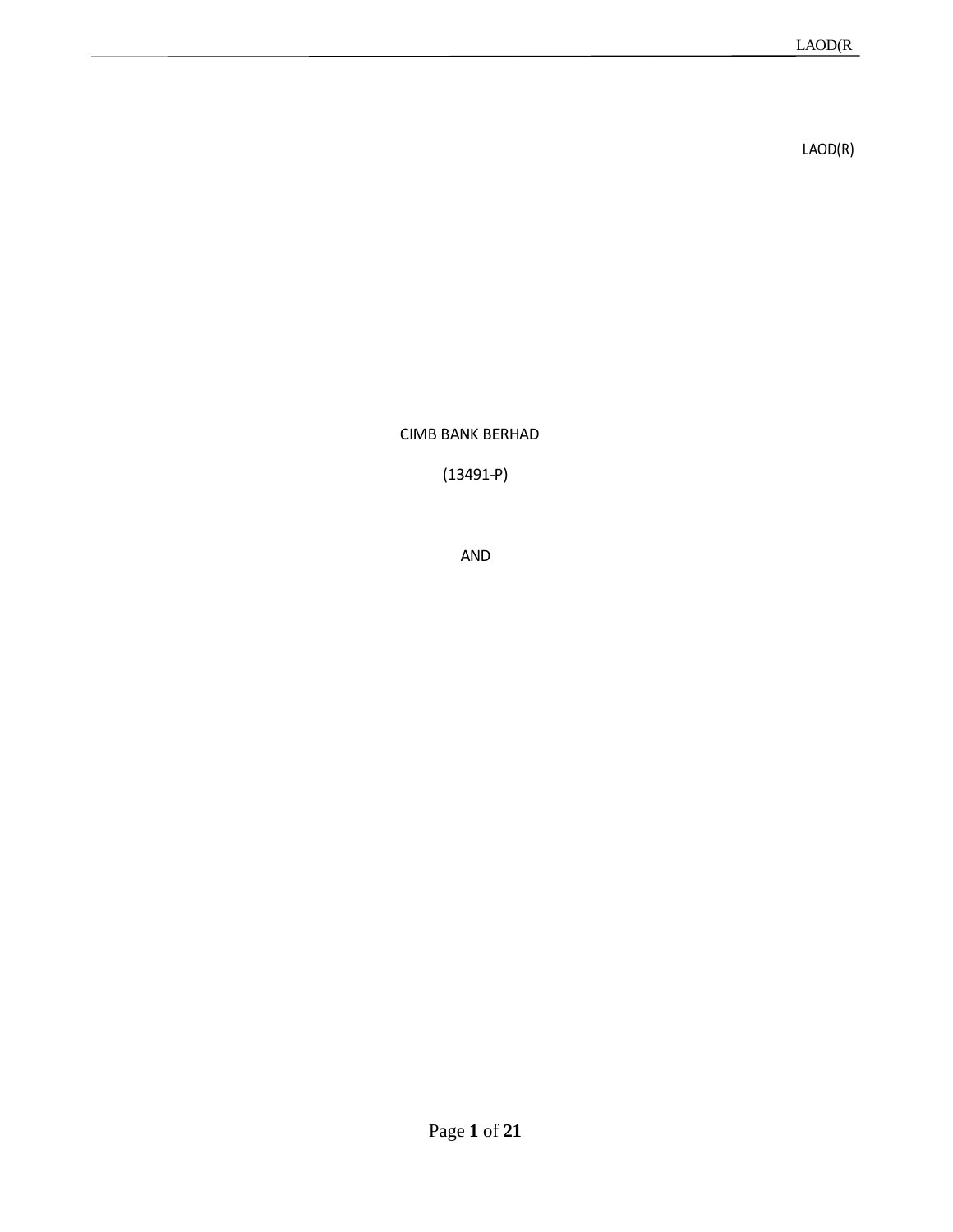# OVERDRAFT LOAN AGREEMENT (WITH/WITHOUT SECURITY)

Date :

PARTIES

| 1. | The Bank     | $\ddot{\cdot}$ | CIMB Bank Berhad (13491-P) of Level 13, Menara CIMB,      |
|----|--------------|----------------|-----------------------------------------------------------|
|    |              |                | Jalan Stesen Sentral 2, Kuala Lumpur Sentral, 50470 Kuala |
|    |              |                | Lumpur                                                    |
|    |              |                |                                                           |
|    |              |                |                                                           |
| 2. | The Customer | $\ddot{\cdot}$ | The Party(s) whose name(s) and description(s) is/are as   |
|    |              |                | specified in Section 1 of Schedule 1.                     |
|    |              |                |                                                           |

## WHEREAS

The Bank has pursuant to the Letter of Offer agreed to make or continue to make available to the Customer the Loan upon the terms and conditions hereinafter contained .

IT IS HEREBY AGREED AS FOLLOWS:-

## 1. **INTERPRETATION**

1.1 In this Agreement the following words have the following meaning:-

| Base Lending Rate (BLR) or<br>Base Rate (BR) as stated in<br>the Letter of Offer<br>$\ddot{\cdot}$ |                      | The rate of interest prescribed by the Bank (and as BLR or BR varied<br>from time to time) as an indicator rate against which rates of interest<br>for Loans or Advances are computed and include such indicator rate<br>by whatever name called by the Bank. |
|----------------------------------------------------------------------------------------------------|----------------------|---------------------------------------------------------------------------------------------------------------------------------------------------------------------------------------------------------------------------------------------------------------|
| Default Rate                                                                                       |                      | The default rate of interest as specified in the Letter of Offer, or such<br>other default rate of interest as the Bank may in its discretion stipulate<br>from time to time.                                                                                 |
| Designated Account                                                                                 | $\ddot{\phantom{a}}$ | The account maintained by the Customer with the Bank to reflect<br>the Indebtedness due and owing to the Bank or the current account<br>opened and maintained by the Customer with the Bank for utilization<br>of the OD facility                             |
| Loan                                                                                               |                      | The loan to be made by the Bank to the Customer under<br>this Agreement.                                                                                                                                                                                      |
|                                                                                                    |                      | Page 2 of 21                                                                                                                                                                                                                                                  |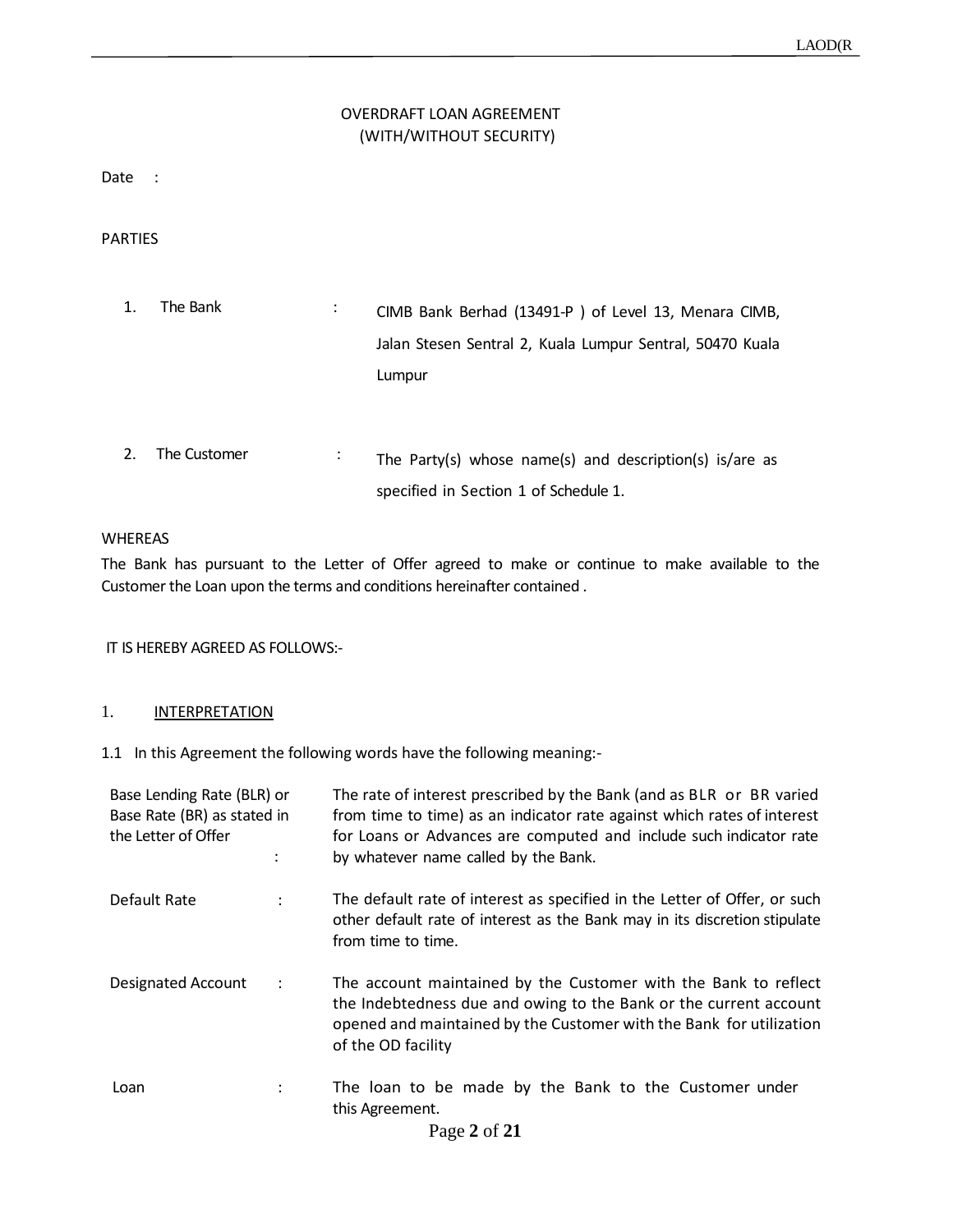- Letter of Offer : The letter of offer as attached in Schedule 2 and any subsequent letter of offer of the Bank relating to this Agreement and accepted by the Customer and any subsequent letter issued by the Bank to the Customer pursuant to this Agreement.
- Indebtedness : Includes any amounts (whether present or future, actual or contingent, secured or unsecured) howsoever incurred or owed by the Customer to the Bank (whether as principal, surety, borrower or security provider ) including but not limited to principal, interest, default and/or additional interest, premium, commission, fee and other charges whether by this Loan or any future facility granted by the Bank from time to time or at any time.
- Insolvency Act : The Bankruptcy Act, 1967 as originally enacted and as may be amended from time to time including any related ancillary or subsidiary legislation made thereunder.
- OD : The Loan in the form of an Overdraft

Prevailing Interest Rate: The prevailing interest rate as specified in the Letter of Offer , or such other interest rate as the Bank may in its discretion stipulate from time to time.

- Repayment Date : The monthly and final repayment dates as specified in the Letter of Offer, or such other repayment dates as the Bank may in its discretion stipulate from time to time.
- Security Documents : The security documents referred to in the Letter of Offer and any other documents for the time being constituting security for the Indebtedness , all of which shall be in form and content acceptable to the Bank.
- Security Interest : Security as stated in Section 3 of Schedule 1 which is or are to be provided by the Customer and or the Security Party as security for repayment of the Indebtedness .
- Security Party : The party(s) as specified in Section 2 of Schedule 1 who are providing the Security Interest.
- FSA : The Financial Services Act 2013 as originally enacted and as may be amended from time to time including any related ancillary or subsidiary legislation made thereunder.
- 1.2 Reference to the masculine gender includes the feminine and neuter genders and vice versa and references to the singular number include the plural and vice versa.
- 1.3 Where two or more persons or parties are included or comprised in any expressions and undertakings expressed to be made to such persons or parties the same shall be enforceable by or against them jointly and severally.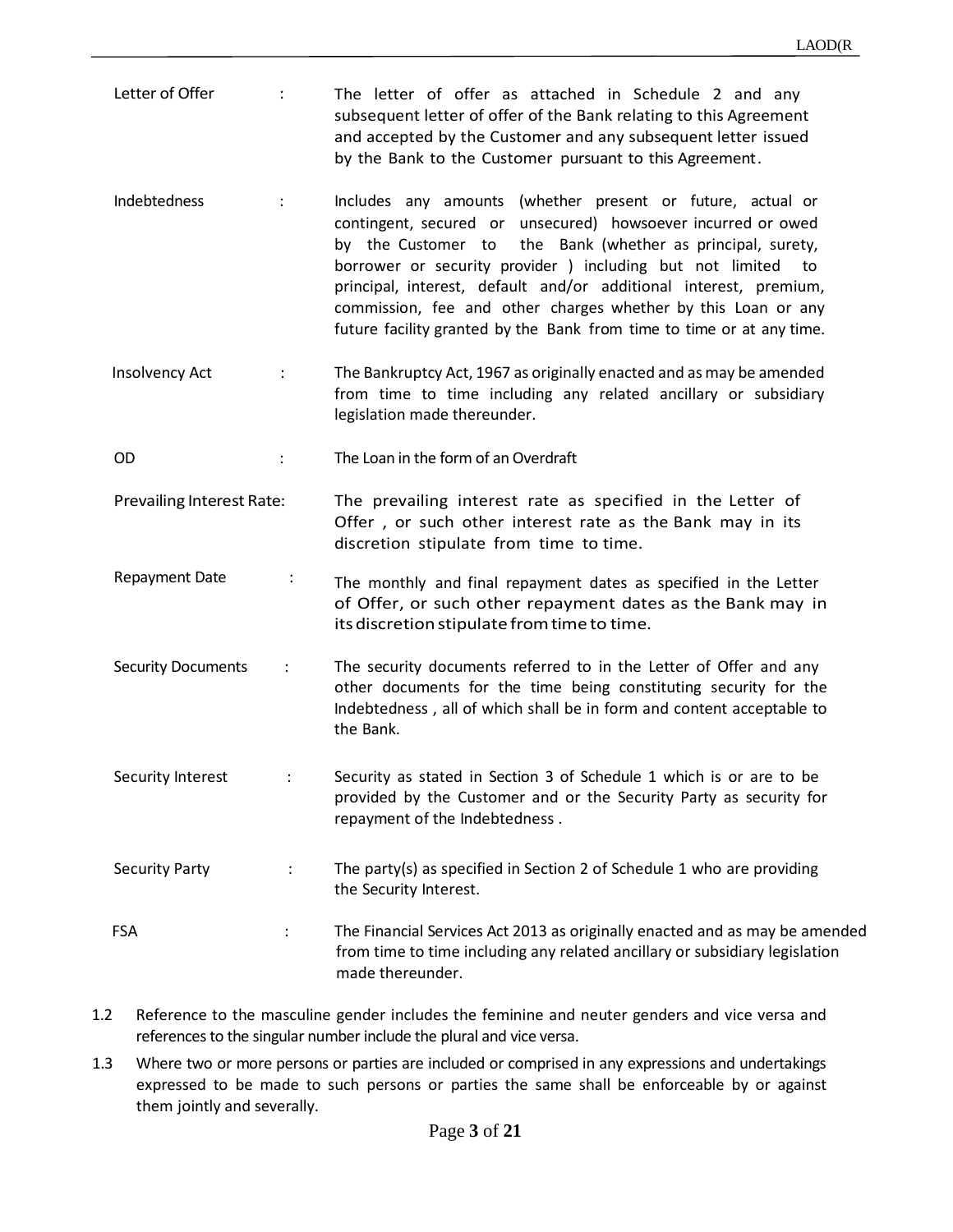- ) 1.4 Words applicable to natural persons shall include any body of persons, company, corporation, firm or partnership, corporate or incorporated and vice versa.
- 1.5 Section headings are inserted for convenience only and shall not in any way affect the interpretation thereof.

## 2. AMOUNT, PURPOSE AND DURATION

2.1 Amount

The Bank's obligation under this Agreement shall not exceed the Loan amount specified in the Letter of Offer.

If so stated in the Letter of Offer, the Bank may reduce the limit of the OD facility in the manner specified in the Letter of Offer.

2.2 Purpose

The Customer shall utilise the Loan for the purpose specified in the Letter of Offer. The Bank is not bound to ensure that the Customer uses the Loan for the purpose specified.

2.3 Duration

Subject to the terms stated below the duration of the Loan if any is as specified in the Letter of Offer. The Bank can extend the duration by written notice to the Customer.

The duration of the OD facility shall also be subject to periodic review at the discretion of the Bank and repayable on demand. Notwithstanding the duration of the Loan as aforestated if any and notwithstanding any other provision in this Agreement to the contrary or that no event of default stated herein has occurred or is continuing, the Customer hereby covenants and agrees with the Bank that the Bank shall have an unqualified and absolute right to suspend , cancel , recall or terminate the OD Facility at any time .

# 3 CONDITIONS PRECEDENT AND DISBURSEMENT

- 3.1 Conditions Precedent
- (a) The Customer shall comply with the conditions precedent set out in Schedule 3 herein, within thirty (30) days from the date of the Letter of Offer or any date extended by the Bank by written notice, failing which the Bank reserves the right to withdraw the Loan.
- (b) Disbursement or utilisation of the Loan will be made only after all conditions precedent have been fulfilled within the period stipulated above.
- 3.2 Waiver

The Bank may waive any condition precedent without prejudicing the Bank's right of recovery.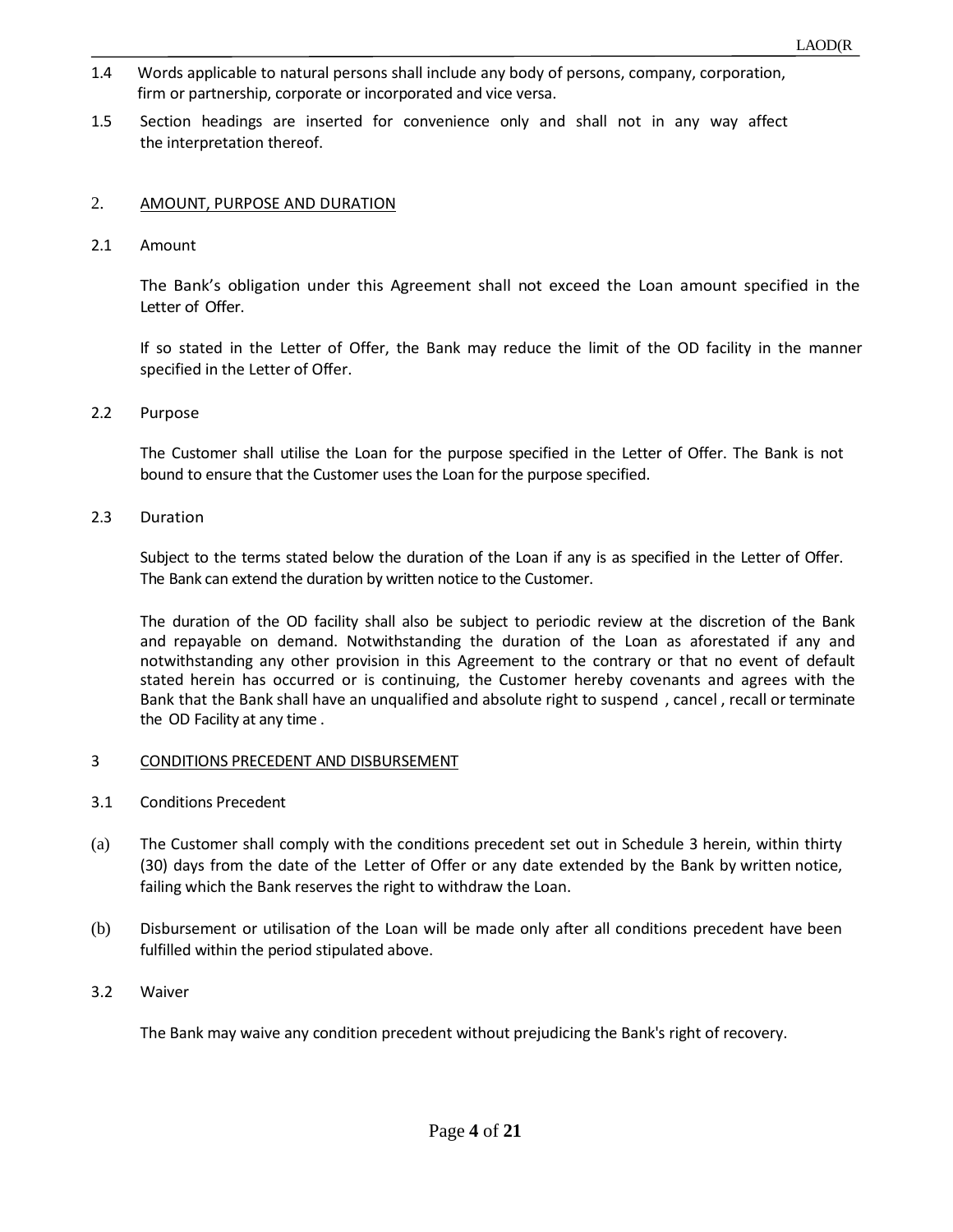### 3.3 Disbursement

- (a) The Customer authorises the Bank to pay any amount of the Loan in such manner and upon such terms and conditions as the Bank deems fit, to any financial institution, firm of solicitors, developer, vendor, builder, contractor, architect or any such persons as the Bank may in its discretion decide, in such amounts, and upon such contingencies and conditions as the Bank may in its absolute discretion decide, and/or by progressive releases or otherwise as the Bank may deem fit.
- (b) The Customer shall not request the Bank to defer or stop disbursement of any amounts under the Loan if the Bank has already given an undertaking to any third parties to disburse the Loan.
- (c) The Bank is not obliged either in law or in equity to make or continue to make any disbursement if an event of default had occurred or is about to occur and if capable of being remedied is not remedied within seven (7) days after written notice by the Bank to the Customer.
- (d) The Customer shall indemnify the Bank for all costs, expenses, claims and demand made on the Bank pursuant to the Bank, having at the request of the customer gave an express or implied undertaking or covenant to any financial institution or developer or vendor or their solicitors or firm of solicitors purporting to act for any of them.

## 4 INTEREST

- 4.1 Prevailing Interest Rate on Partial Release
	- (a) Interest at the Prevailing Interest Rate and charged on a daily balance basis in relation to the daily outstanding balance of the Designated Account shall be debited from the Designated Account on the last day of each calendar month.
	- (b) The Customer shall pay the above interest on the first day of the next calendar month, failing which: -
		- (i) the amount of overdue interest shall attract Default Interest at the Default Rate;
		- $(i)$  the overdue interest as referred to in Clause 4.1(b)(i) above, shall form part of the balance outstanding under the Designated Account and shall be chargeable with interest at the Prevailing Interest Rate;
		- (iii) the Bank reserves the right to reject any application for further disbursement without being liable for any consequential loss.
	- 4.2 Prevailing Interest Rate on Full Release
		- (a) Interest shall be debited to the Designated Account on daily balance basis at the Prevailing Interest Rate.
		- Page **5** of **21** (b) The calculation and posting of interest shall occur at midnight irrespective of whether the interest computation date or the last day of the calendar month falls on a weekend or a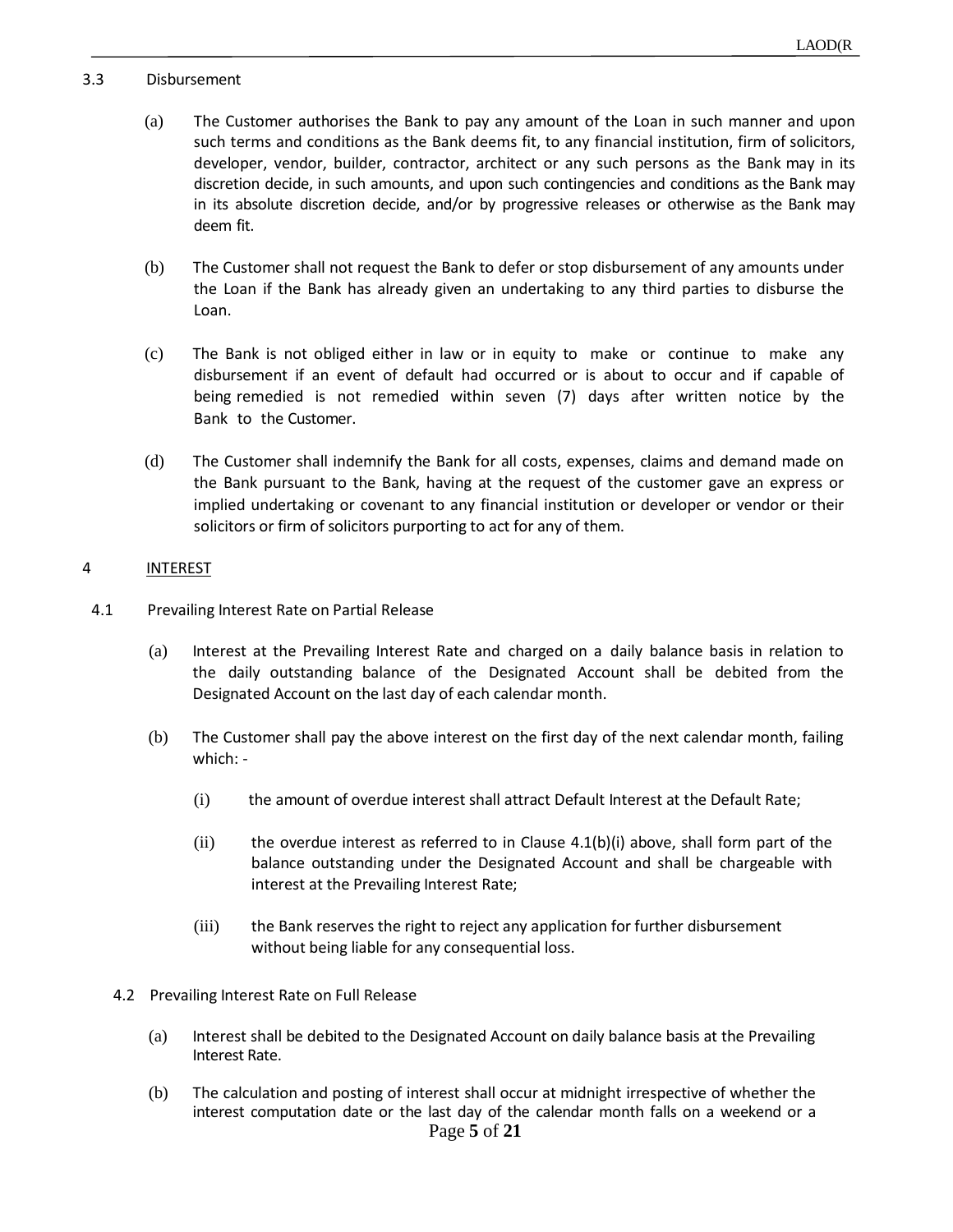public or a banking holiday.

## 4.3 Recalculation Upon Variation of Interest Rate

Where the rate of interest for the Loan is varied from a certain date other than the month end (hereinafter referred to as the "Interest Variation Date"), then interest shall be charged as follows: -

- (a) The old interest rate shall continue to apply from the start of the previous month end until the day preceding the Interest Variation Date; and
- (b) For the remainder of that month, the new interest rate shall be calculated again on the sum standing to the debit of the Designated Account on the next month end and posted monthly to the Designated Account in the same manner as hereinbefore provided.

## 4.4 Interestfor Part of The Month

Where interest needs to be calculated on a number of days, which is less than one month, then interest, shall be calculated on the actual number of days found in that particular month.

## 4.5 CapitalisationofInterest

The interest on the Loan including capitalised interest shall at the end of each calendar month be capitalised and added for all purposes to the Loan then owing and shall thence forth bear interest at the Prevailing Interest Rate notwithstanding that the relationship of financiercustomer has ceased. Notwithstanding any capitalisation of interest, the Customer shall service the interest monthly.

## 4.6 Default Interest Rate

- (i) Default interest at the Default Rate shall be chargeable under the circumstances stated in the Letter of Offer , before as well as after judgment, and such default interest shall be payable by the Customer as a right within the meaning of Section 11 (b) of the Civil Law Act 1956, and shall constitute the rate otherwise agreed within the meaning of Section 16 (i) of the Courts of Judicature Act 1964.
- (ii) The above charges shall be in addition and without prejudice to the power, rights and remedies available to the Bank and is to be charged from the date they become due to the date of actual payment.

Notwithstanding the above, the Bank reserves the right to charge default interest at any other rate which the Bank may in its discretion stipulate, and a statement in writing signed by an officer of the Bank as to the rate and/or amount of default interest payable shall be conclusive evidence of the rate and/or amount of default interest payable by the Customer.

# 4.7 Variation of Interest Rate and Other Charges

(i) The Bank shall have the discretion to vary the Prevailing Interest Rate and/or other bank charges (by either varying the BLR or BR or the margins or spreads above the BLR or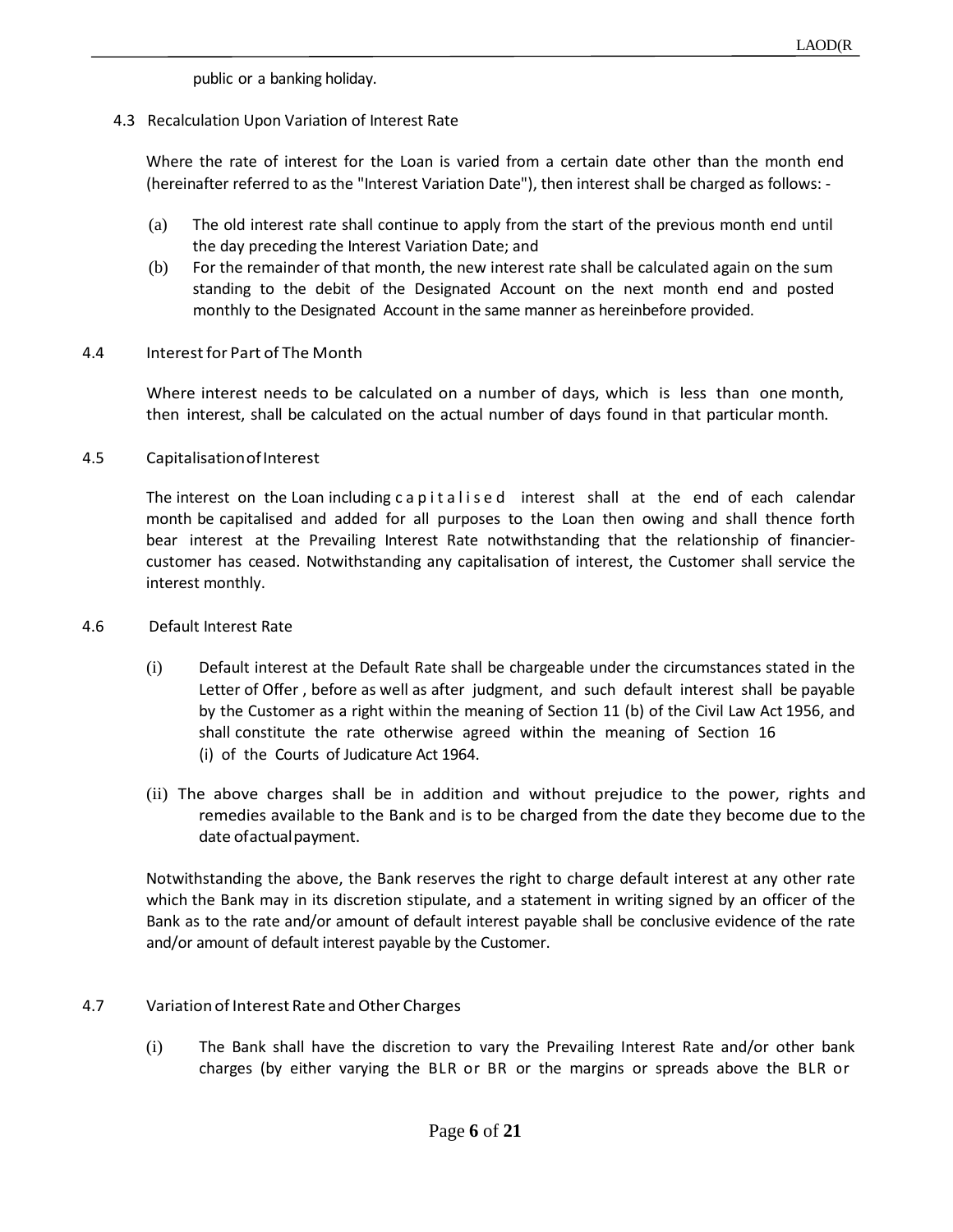) BR or both or in the manner or mode of computation or charging or howsoever) by the following manner: -

a) Variationof BLR or BR

By displaying at the premises of the Bank a general notice or in the Bank's website and the variation shall take effect on the date specified; and

b) Variation of Spread or Margin Above BLR or BR and/or Other Bank Charges

By serving a notice in writing (no signature is required if sent by computer generated advice) by ordinary mail at the Customer's risk to the last known address of the Customer and such notice shall be deemed to have been received three (3) days after its date of posting. The variation shall take effect from the date specified in the notice (which may be a date already passed in which case the variation shall have retrospective effect).

- (ii) The Customer shall not be relieved from payment of the new Prevailing Interest Rate and/or bank charges if the Bank fails to give such notice.
- (iii) The decision of the Bank as to the Prevailing Interest Rate and/or bank charges, shall be final and shall not be questioned at any time.
- (iv) If and whenever there is a variation to the Prevailing Interest Rate and/or other bank charges, the Bank may in its absolute discretion make the necessary adjustment consequential to such variation by varying the amount of any instalment or varying the number of instalments or both.
- 4.8 Section 8(2A) of the Insolvency Act

The Customer and the Security Party agree to pay the Prevailing Interest Rate and/or Default Interest Rate in the event that the Bank does not realise its Security Interest within twelve (12) months from the date of the bankruptcy order adjudicating the Customer to be a bankrupt.

## 4.9 Commitment Fee

If applicable, the Customer shall pay a commitment fee of one percent (1%) per annum or at any rate prescribed by the Association of Banks Malaysia on the amount unutilized under the OD calculated on a daily basis. The commitment fee shall be debited to the Designated Account at the end of each month.

A statement in writing signed by an officer of the Bank as to the amount of commitment fee payable shall be conclusive evidence of the amount payable by the Customer.

- 5 REPAYMENT
- 5.1 Repayment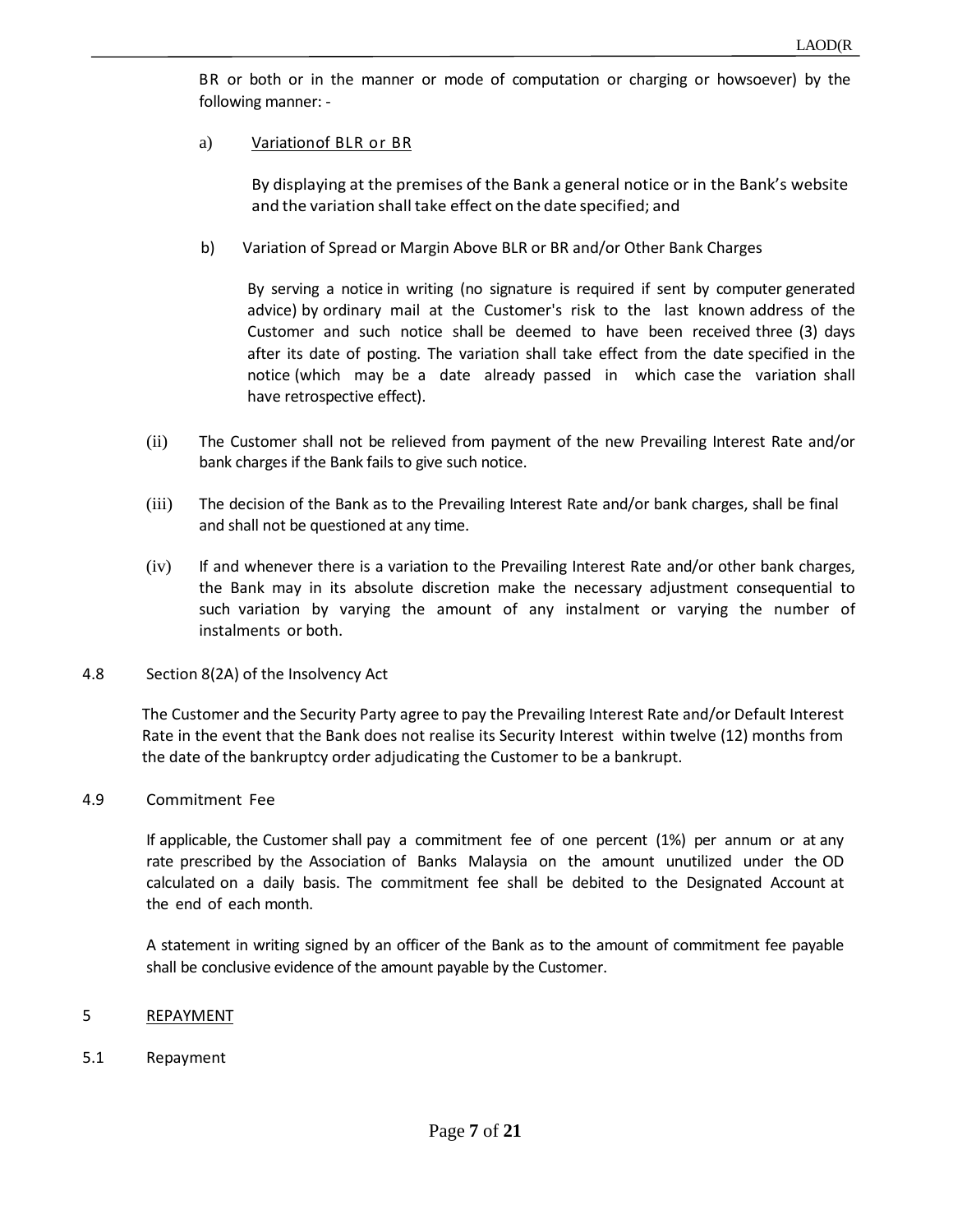) The Customer shall repay the amount outstanding in the Designated Account upon expiry of the duration, upon termination of the Loan and/or upon demand by the Bank, whichever is earlier.

## 5.2 Prepayment

Unless stated otherwise in the Letter of Offer the following prepayment Provisions shall apply:

- (a) The Customer may, with the Bank's consent and by paying the charges stipulated in Clause 5.2(c) below, prepay the amount outstanding or part of the amount outstanding by giving three (3) months notice stating the redemption sum and evidence satisfactory to the Bank that all authorisation necessary for the redemption have been unconditionally obtained.
- (b) The Bank may charge additional interest if the Customer fails to pay the redemption sum within the period for redemption.
- (c) As consideration for the Bank's consent, and if so stated in the Letter of Offer, the Customer shall pay any prepayment charges stipulated in the Letter of Offer, in the manner and/or in the circumstances stated in the Letter of Offer.
- (d) The Bank reserves the right to vary the terms of Clause 5.2(a) above as per the Letter of Offer and/or the Special Conditions in Schedule 2 herein.

## 5.3 Redemptions

If so stated in the Letter of Offer, the Customer shall pay a redemption fee at the rate stated in the Letter of Offer if the Loan is fully discharged, terminated or redeemed by either party, within the period stated in the Letter of Offer.

## 6 PAYMENTS

- 6.1 All payments under this Agreement shall be made on or before the date such payment is due.
- 6.2 Any prepayments made may be applied towards the Customer's repayment obligation in inverse order of maturity.
- 6.3 All payments to be made shall in Malaysian Ringgit and in immediately available funds.
- 6.4 All payments shall be made without set-off, counter claim and any deduction whatsoever.
- 6.5 Notwithstanding any other provisions herein, the Customer shall be liable for any taxes payable in connection with or arising out of this Agreement and/or the Loan y and/or the Loan Account and/or Designated Account and/or any services in connection therewith.
- 6.6 The Bank may debit the Designated Account, as an advance to the Customer, to effect payments of all quit rent, assessment, premium, fee, commission, legal costs (both party and party and solicitor and client costs), valuation and/or any other charges due and payable under this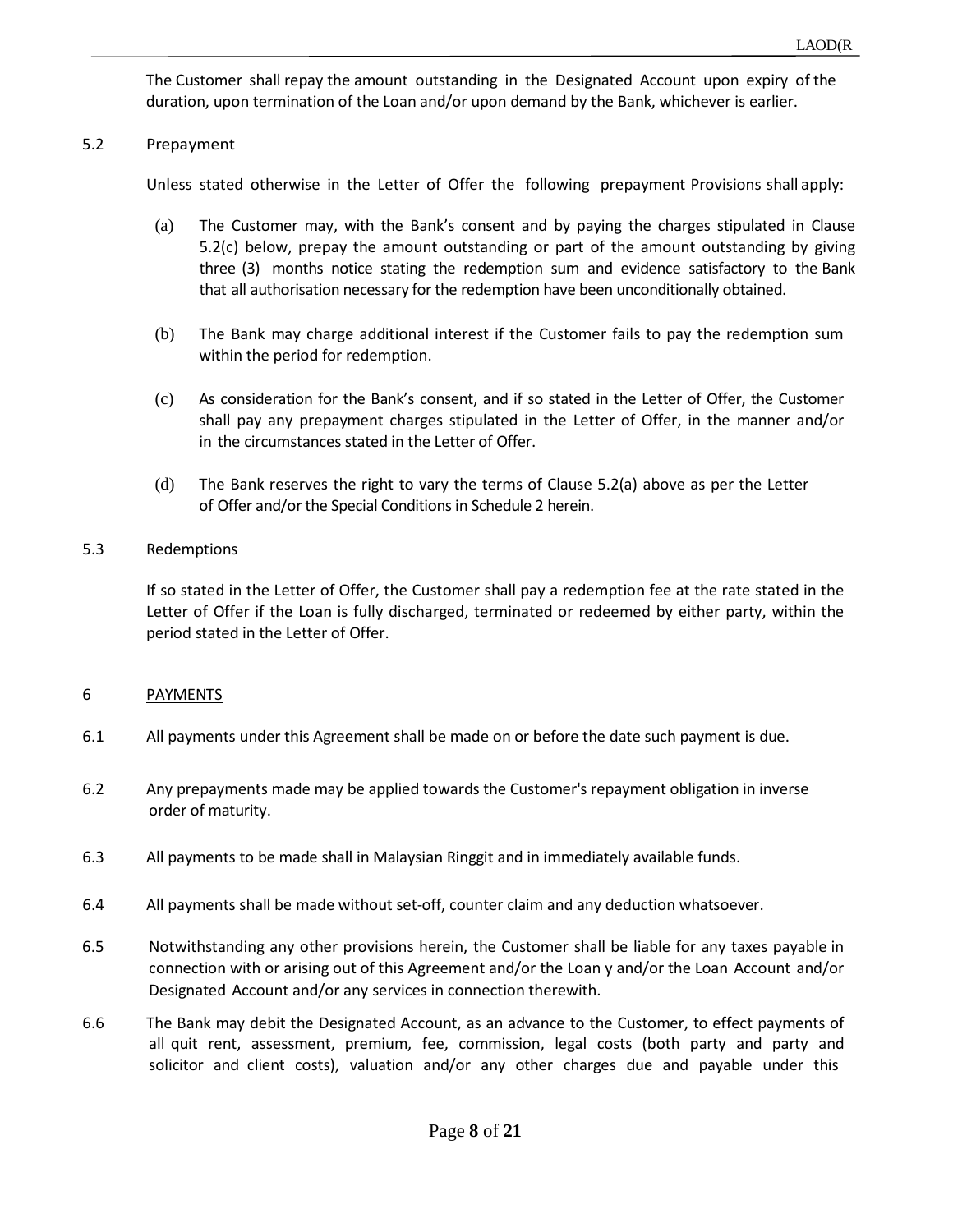) Agreement. Any advance made under this Clause shall be repaid within fourteen (14) days of a notice given by the Bank. Interest at the Prevailing Interest Rate shall be charged on all advances.

## 7 REPRESENTATIONS AND WARRANTIES

- 7.1 The Customer represents and warrants to the Bank that:
	- (i) The Customer has full power to enter and perform the Customer's obligations under this Agreement.
	- (ii) The acceptance of the Loan shall not constitute an event of default under any of the Customer's agreements with a third party or contravene any law or regulation or order to which the Customer is a party.
	- (iii) There is no legal proceedings and/or bankruptcy or winding up or insolvency proceedings threatened or pending against the Customer and/or any Security Party or the Customer and/or any Security Party is not an undischarged bankrupt or wound up or insolvent or the Customer and/or any Security Party has not violated any court order or judgment or the Customer and/or any Security Party has not entered into or proposed to enter into any voluntary arrangement with their respective creditor(s) or there is no receiver and/or manager appointed to take over the Customer's and/or any Security Party's assets and/or business or there is no application made or pending by any person for an order for the Customer and/or any Security Party to be placed under judicial management and for the appointment of a judicial manager or there is no form of arrangement or composition (voluntary or otherwise) entered or proposed to be entered into by the Customer and/or any Security Party with their respective creditor(s).
	- (iv) All information furnished and declaration made to the Bank are true and do not omit any facts which would affect the Bank's decision to grant this Loan.
	- (v) There is no violation of any provisions contained in the FSA or any prevailing laws or regulatory requirements or directives or guidelines issued or which may from time to time be issued or amended by Bank Negara Malaysia pertaining to the grant of any facilities generally orto any persons connected with the Bank ( ' Laws or Guidelines' ).
	- (vi) The Customer and/or the Security Party is/are or shall be the beneficial owner(s) of any property which constitutes or forms the basis of any Security Interest to be provided to the Bank for the Loan.
	- (vii) That at the date of this Agreement, there is no encumbrance on any property which constitutes or forms the basis of any Security Interest to be provided to the Bank for the Loan.
- 7.2 Each of the above representations and warranties shall be continuing during the duration of this Agreement.
- 8 DEFAULT
- 8.1 Events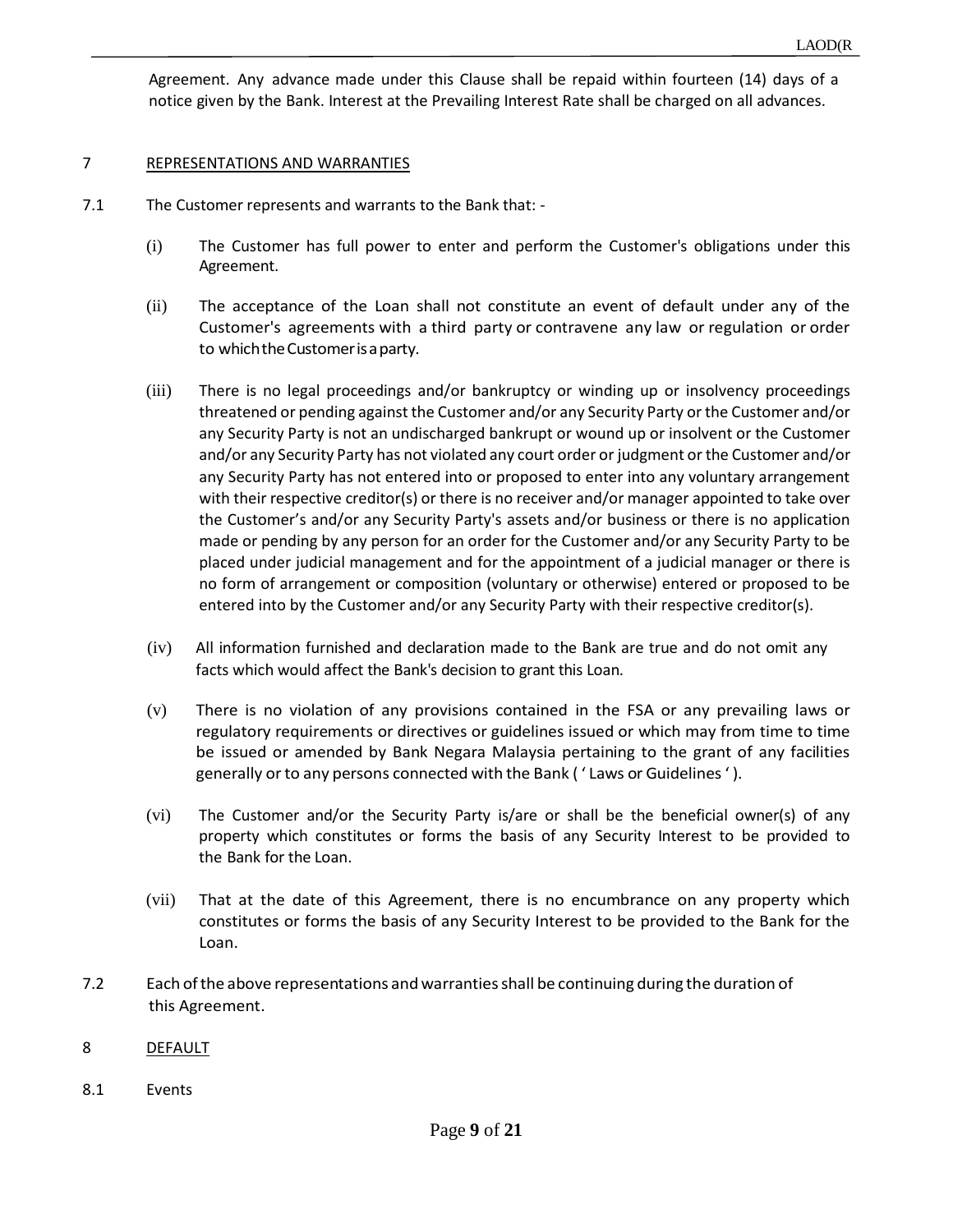Each of the following events shall be an event of default: -

- (a) Failure by the Customerto meetthe Bank's demand within the time stipulated in the demand.
- (b) Failure by the Customer to pay the monthly instalment, the interest, capitalised interest, default interest and/or other charges within the time stipulated.
- (c) Failure by the Customer to comply with any part of the terms and/or conditions of this Agreement.
- (d) If there is any misrepresentation in any form by the Customer and/or if the Bank discovers information which may affect the Bank's decision to grant the Loan and/or should the Bank have any reason to believe that any information supplied or declaration made to the Bank is false, untrue or misleading.
- (e) Failure by the Security Party to comply with any part of the terms and/or conditions of the Security Interest.
- (f) If any housing development project and/or construction of any property and/or building, and/or any form of construction project, which involves any land or property financed under the Loan, is delayed, abandoned or discontinued;
- (g) A situation shall occur which in the opinion of the Bank may imperil, delay or prevent the Customer or the Security Party from performing its obligations or jeopardise the Bank's interest.
- (h) In the event of a breach or contravention of any Laws or Guidelines by the Customer .
- (i) Failure by the Customer to comply with the provisions of other facilities granted by the Bank or by a third party to the Customer.
- (j) The Security Interest shall not be capable of being perfected.
- (k) If it becomes impossible or unlawful for the Bank or the Customer to perform its obligation under this Agreement.
- (l) Any steps and/or proceedings are taken for bankruptcy or winding up or insolvency or any proposal for voluntary arrangement is entered into or is proposed to be entered into by the Customer and/or any Security Party with their respective creditor(s) or a receiver and/or manager is appointed to take over the Customer's and/or any Security Party's assets and/or LAOD(R) Page 12 of 24 business or any application is made or is proposed to be made by any person for an order for the Customer and/or any Security Party to be placed under judicial management and for the appointment of a judicial manager or the Customer and/or any Security Party enter into or propose to enter into any form of arrangement or composition (voluntary or otherwise) with their respective creditor(s).
- (m) where the Facility is granted for the purpose of financing the purchase of the Property under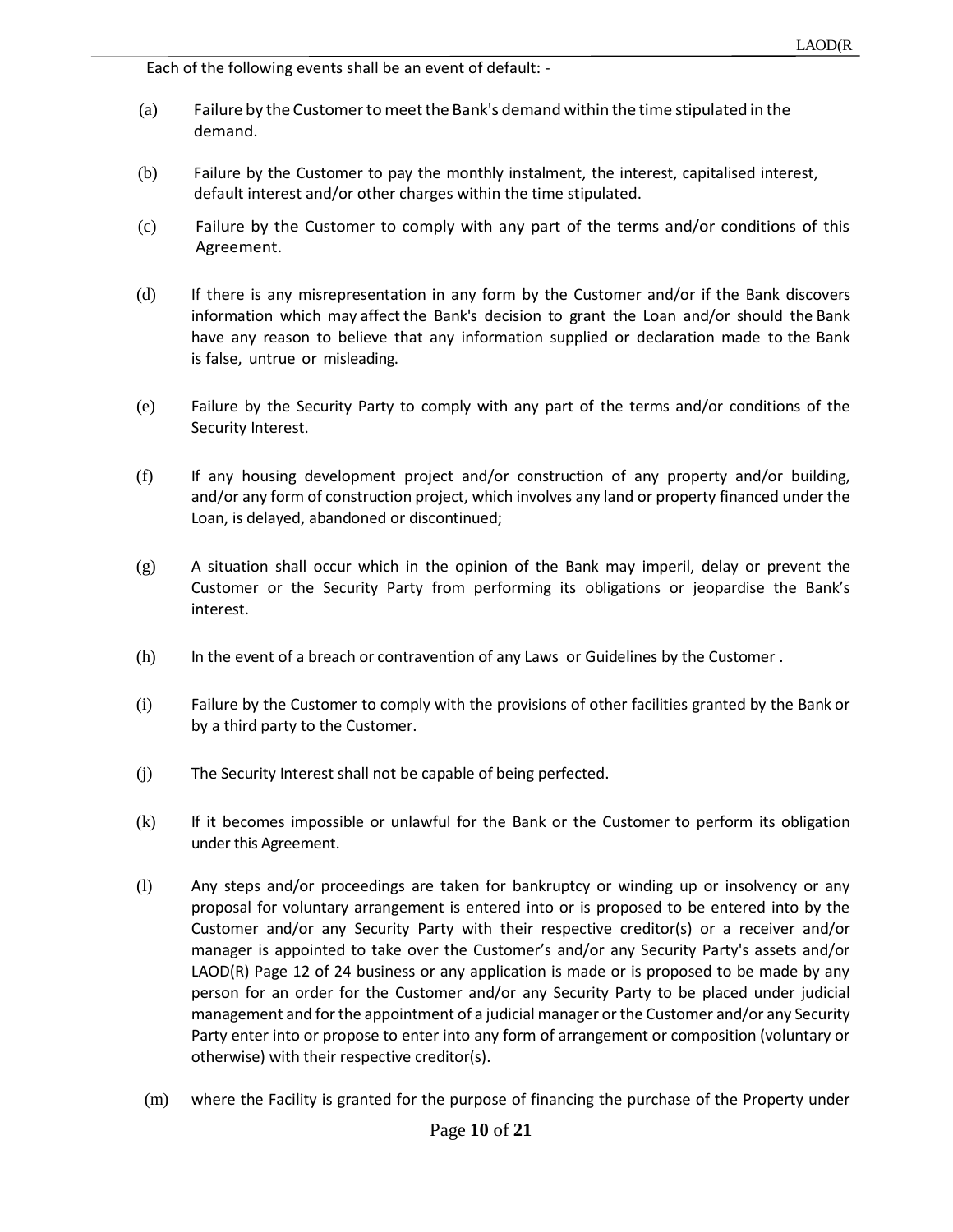) construction, the developer and/or the proprietor of the Property is wound up or a winding up proceeding is threatened or pending or a receiver and/or manager is appointed to take over the assets and/or business of such developer and/or the proprietor or any application is made or proposed to be made by any person for an order for the developer and/or the proprietor to be placed under judicial management and for the appointment of a judicial manager or the developer and/or the proprietor enter into or propose to enter into any form of arrangement or composition (voluntary or therwise) with the developer's and/or proprietor's creditor(s).

- (n) If any Security Party and or the Customer and or any one of the Customer (i.e where the Customer comprises more than one natural person ) shall die or shall be of unsound mind.
- (o) If the Designated Account is closed by the Bank arising from the Customer being listed as a 'bad cheque ' or ' DCHEQ' offender which requires the closing of the Designated Account pursuant to the existing or prevailing regulations of Bank Negara Malaysia .
- (p) If any sum shall be due from the Customer and or any of the Security Party and or any guarantors ( collectively, "the Obligors" ) to the Bank and or any other third party from time to time or at any time or if any of the Obligors may be or become liable to the Bank anywhere on any banking, loan, any other credit facilities or any other account current or otherwise (' the account(s)") or in any other manner whatsoever including but not limited to liability of any of the Obligors incurred to the Bank as surety(ies) or guarantor(s) or if default is made in relation to any provisions governing the account(s).

# 8.2 Consequences

- (i) Upon the occurrence of any or all events of default, the Bank reserves the right to withdraw and/or suspend the Loan, the Customer shall repay all amounts outstanding under the Loan, and the Bank may exercise all its rights and remedies at law and in equity.
- (ii) Notwithstanding Clause 8.2(i) above, the Bank reserves the right to vary the Prevailing Interest Rate as specified in the Letter of Offer or to such other rate as the Bank may in its discretion stipulate from time to time if the Customer fails to pay the monthly instalment, interest, capitalised interest, default interest and other charges.

# 8.3 Remedies Exercised Concurrently

- (a) The Bank shall have the right to exercise its remedies concurrently, including pursuing all remedies of sale or realisation of security and civil suit to recover the amount outstanding.
- (b) The exercise of the above rights would not subject the Bank to any claim for involuntary loss.

# 9 SECURITY

9.1 The Customer shall provide, or shall ensure that the Security Party provides, the Security Interest and if required by the Bank, a power of attorney appointing the Bank or any other person authorised by the Bank, as attorney of the Customer and/or Security Party and in the Customer's and/or Security Party's name and on their behalf, to deal with the Security Interest, by executing the standard form(s) prescribed by the Bank.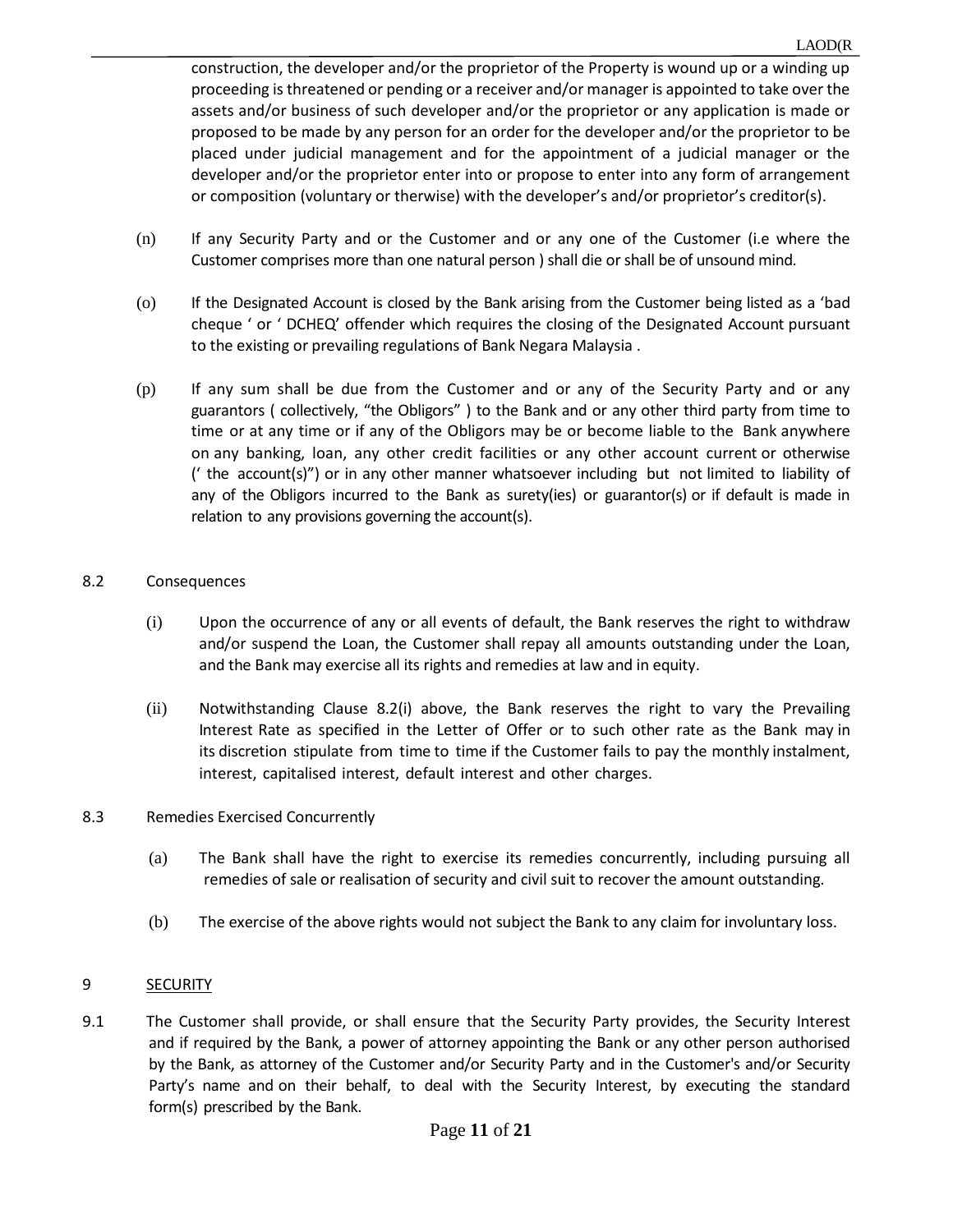- 9.2 The Bank shall have the right to request for a substitution of the Security Interest or additional security, and the Customer shall comply with such request by executing all the standard form(s) prescribed by the Bank and all costs would be borne by the Customer.
- 9.3 The Security Interest created in favour of the Bank shall be continuing security for the existing Indebtedness and future Indebtedness of the Customer with the Bank.
- 9.4 The Security Party shall not, during the existence of this Agreement, without the prior written consent of the Bank, create or permit any form of mortgage, charge, debenture, pledge, lien, or other security interest, or permit to exist any caveat or prohibitory order in respect of any land to be providedassecurity for the Loan.

## 10 SECURITYINTEREST

The Customer confirms that the Security Interest is given or assigned to the Bank as Security for existing and future Indebtedness orfuture advances granted by the Bank to the Customer.

### 11 INSURANCE

- 11.1 The Customer shall maintain, and/or shall cause the Security Party to maintain, any insurance policies required by the Bank in such form and content acceptable to the Bank, from insurers acceptable to the Bank. The Bank's written consent is required before any such insurance policies are cancelled.
- 11.2 If necessary, the Bank shall effect and/or maintain such insurance policies and the Customer or Security Party shall bear the cost so incurred.
- 11.3 All monies received on any of the abovestated insurance policies will be applied to or towards making good the loss or damage to any property provided to the Bank as security for the Loan or at the Bank's option, towards paying the Indebtedness.
- 11.4 The Customer or the Security Party shall hold monies received on such insurance in trust for the Bank and the Bank may receive and give a good discharge for all such monies.
- 11.5 Pending receipt of any monies from the insurance company, the Customer shall continue paying whatever instalment and/or monies due and payable.
- 11.6 The Customer shall bear the difference between the cost of making good the loss or damage to any property provided to the Bank as security for the Loan and any amounts received from the insurance company, in addition to continuing paying any instalment(s), and shall pay to the Bank within seven (7) days from the date of demand by the Bank the difference between the amount outstanding under the Loan and the amount so received. Interest at the Default Interest Rate shall be charged on the amount so demanded.

### 12 LIABILITY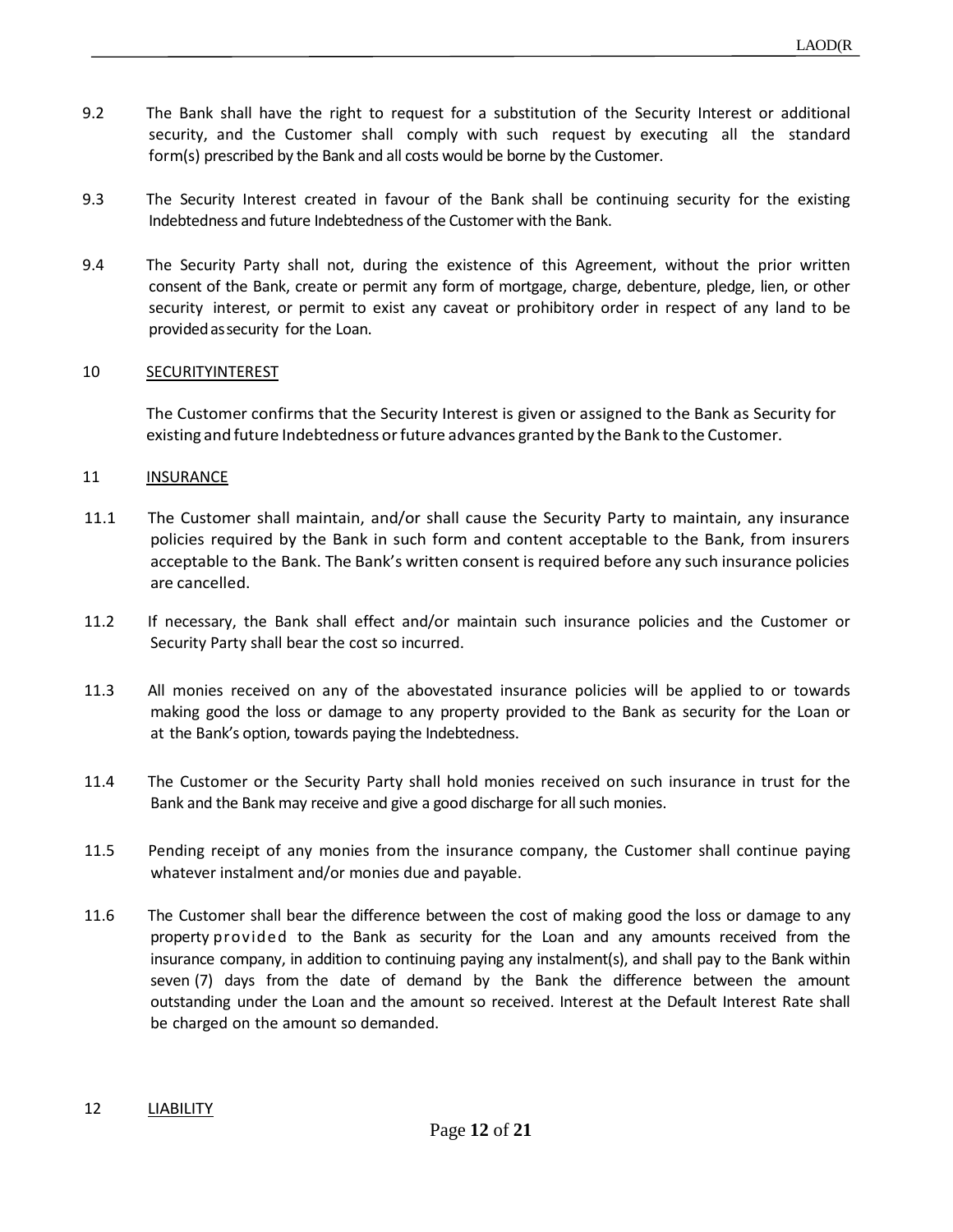Notwithstanding anything to the contrary, in no event will the measure of damages payable by the Bank to the Borrower for any loss or damage incurred by the Borrower include, nor will the Bank be liable for, any amounts for loss of income or profit or savings, or any indirect, incidental, consequential, exemplary, punitive or special damages of the Borrower, even if the Bank had been advised of the possibility of such loss or damages in advance, and all such loss and damages are expressly disclaimed.

#### 13 OTHER CONDITIONS

#### 13.1 Letter of Offer

This Agreement, the Schedules and the Letter of Offer shall supersede all oral negotiations and prior correspondence in respect of this Loan. The Schedules and the Letter of Offer shall form part of this Agreement. In the event of any inconsistencies between this Agreement, and the Letter of Offer, the Letter of Offer shall prevail.

#### 13.2 Review

This Agreement is subject to periodic review at the discretion of the Bank and the terms and/or conditions as varied by the Bank from time to time.

#### 13.3 No excess or temporary OD

The Bank will not permit any excess or temporary OD. If there is a need to increase the Loan, then a fresh application shall be submitted to the Bank for consideration.

### 13.4 Payment Stops

- (i) The Bank may, without giving any reason or notice, stop payment on any cheque or other payments drawn on the Designated Account.
- (ii) The Bank shall not be liable for negligence, libel, loss, damages, costs and expenses incurred or suffered by the Customer as a result of dishonouring such cheques or payment orders.

### 13.5 Conclusive Evidence

Any statement by an officer of the Bank as to the amount owing as communicated to the Customer shall be final and conclusive proof of the Indebtedness except for manifest error or where fraud is proven.

- 13.6 Lien and Set-Off
	- (a) The Bank shall have a lien on all assets (movable and immovable) of the Customer whether in the possession of the Bank, its affiliates, branch or office, and the Bank shall have the right to withhold, combine, consolidate, debit, transfer or and/or set-off from any accounts of the Customer and or any of the Obligors with the Bank wheresoever situate ( whether current, deposit, loan or of any other nature whether in Ringgit or in any other currency) any available balance or any sum standing to the credit of any one or more of such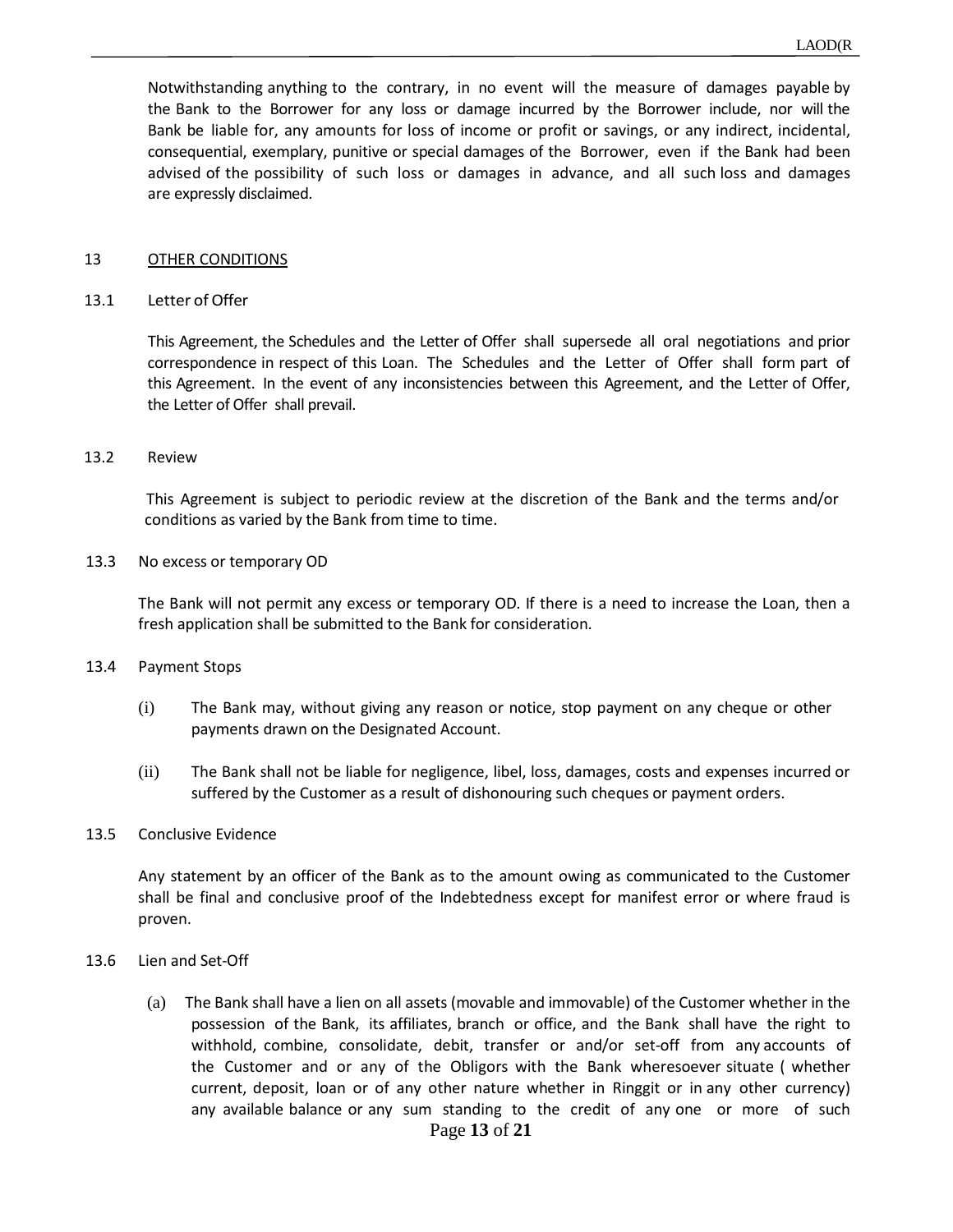accounts for the purpose of effecting repayment of the Indebtedness and or the indebtedness of any of the Obligors .

(b) Until the Indebtedness and or the indebtedness of any of the Obligors have been paid, the Customer shall not be entitled to claim set-off or counterclaim against the Bank in respect of any liability from the Bank to the Customer.

## 13.7 Disclosure

Subject to the provisions below which (i) prohibit disclosure of information to Group Companies if objected to by the Customer; and (ii) require the Customer's express consent for disclosure of information to third parties for the stated purposes, the Customer hereby agrees and authorizes the Bank to disclose any information relating to this Agreement, the Security Interest, and/or the Customer's affairs or accounts:

- (a) to the Bank's agents, service providers, auditors, legal counsel, other professional advisors and to any person in or outside Malaysia who provides the Security Interest and/or is a party to any agreements which may constitute or form the basis of such Security Interest;
- (b) to the Central Credit Bureau, Biro Maklumat Cek or other relevant authorities to whom such Bureau or authorities the Bank is required to make such disclosure and/or to any authorities having jurisdiction over the Bank;
- (c) to any financial institutions with which the Customer has or propose to have dealings;
- (d) to any insurance company which the Bank may deem fit in connection with any insurance policy which the Bank may wish to take pursuant to terms of this Agreement;
- (e) to companies which are or which in future may be companies within the group of the Bank as well as companies within the group of CIMB Group Holdings Berhad, the Bank's ultimate holding company ("the Group Companies") whether such Group Companies are residing, carrying on business, incorporated or constituted within or outside Malaysia;

for facilitating the business, operations, facilities and services of or granted or provided by the Bank and/or the Group Companies to their customers or as required by law or pursuant to any subpoena or order of the court.

Disclosure to Group Companies shall be for facilitating the operations, businesses, cross-selling and other purposes of the Bank and/ or the Group Companies provided always that disclosure for cross selling purposes shall not be effected if such disclosure is objected by the Customer by contacting the Bank at the following telephone number or address (which may be changed by the Bank from time to time by notice to the Customer): 19<sup>th</sup> Floor, Menara Bumiputra Commerce, 11 Jalan Raja Laut, 50350 Kuala Lumpur, Tel No.: 1300-880-900.

Further, where the Bank intends to share the Customer's information (excluding information relating to the Customer's affairs or account) with third parties for strategic alliances, marketing and promotional purposes, the Bank shall ensure that consent form the Customer has been obtained.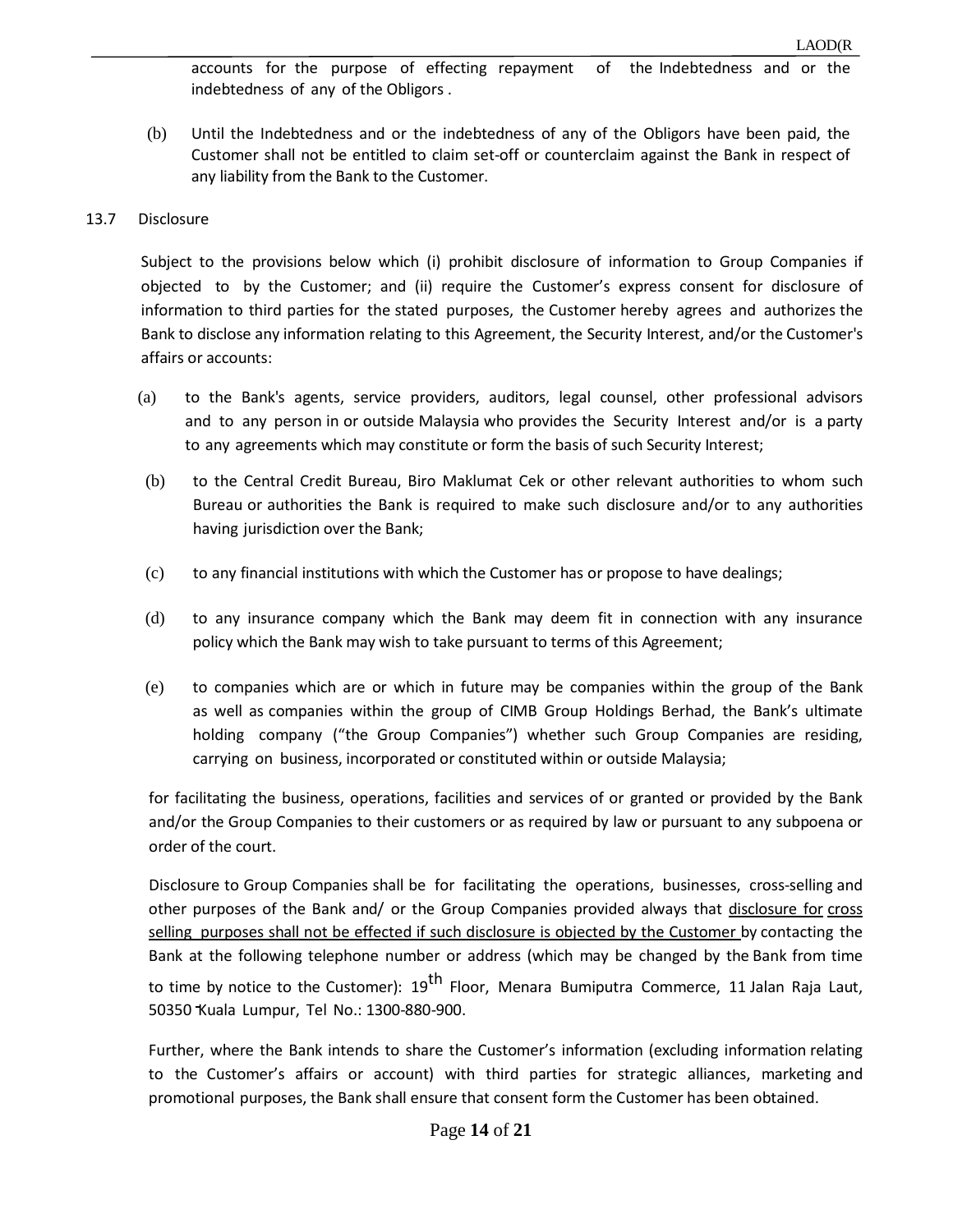The Customer hereby expressly confirms that the Bank, its officers and agents shall be under no liability under any circumstances whatsoever for furnishing such information whether by reason of any misstatement, error, negligence, omission, delay or any matter in connection thereto whatsoever and whether before on or after the date of this Agreement.

### 13.8 Modification and Indulgence

The Bank may at any time without affecting the Security Interest: -

- (a) vary the terms and/or conditions of this Agreement.
- (b) vary or increase the Loan.
- (c) grant to the Customer or Security Party any indulgence.

## 13.9 Expenses and Stamp Duty

The Customer shall:-

- (i) pay on demand, on the basis of full indemnity all expenses (including legal, stamp duty and out-of-pocket expenses) incurred in connection with this Agreement; and/or
- (ii) indemnify the Bank from and against any losses or liabilities incurred or which the Bank may incur as a result of any delay or omission to pay such stamp duty.

Notwithstanding the above, the Bank reserves the right to vary the terms above as per the Letter of Offer and/or the Special Conditions in Schedule 2 herein.

## 13.10 Service of Notice

- (a) Any notice in writing required to be served shall be deemed to have been served on the Customer if it is left or sent by ordinary mail to the usual or last known place of business or residence of the Customer or at the address stated in Section 1 of Schedule 1.
- (b) Unless otherwise stated specifically in this Agreement, if sent by ordinary mail to the Customer, any such notice shall be deemed to be received by the Customer when the notice would in the ordinary course of post have been delivered.

## 13.11 TransferBenefit

The Bank may at any time with or without the consent or concurrence of the Customer and/or the Security Party transfer this Agreement and the Security Interest to any person. All costs relating to the transfer shall be borne by the Customer.

## 13.12 Severability

If at any time any provision hereof is or becomes invalid, illegal, or unenforceable in any respect,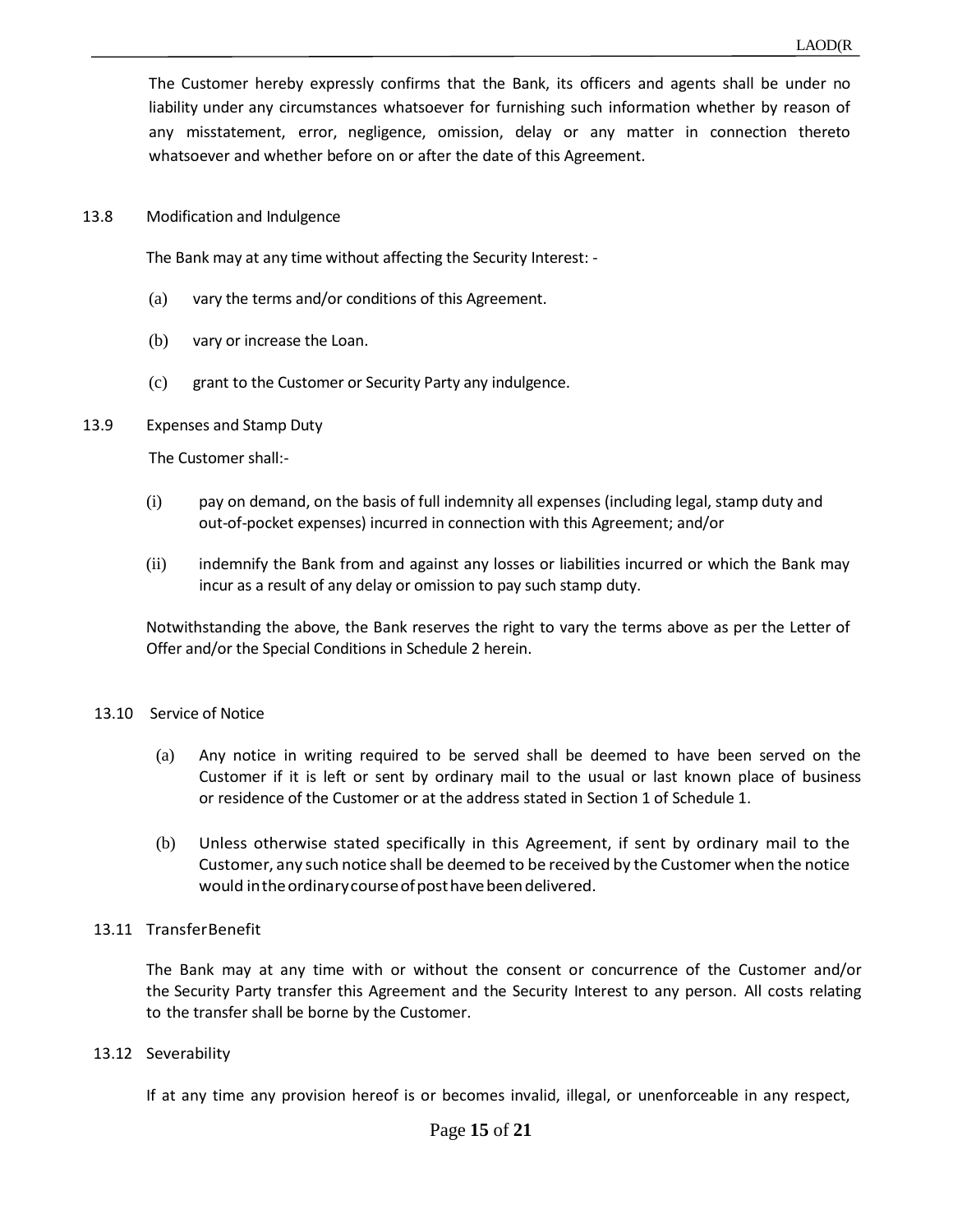such provision shall be ineffective to the extent necessary without affecting or impairing the alidity, legality, and/or enforceability of the remaining provisions hereof.

#### 13.13 Time

Time shall be the essence of this Agreement.

#### 13.14 Successors Bound

This Agreement and the Security Interest shall be binding upon and enure to the benefit of the Bank and the Customer and their respective estate, heirs, personal representatives, assigns and/or successors-in-title and any other person for the time being deriving title under them except that the Customer may not assign his or her obligations herein .

### 13.15 GoverningLaw

This Agreement shall be governed by the laws of Malaysia.

#### 13.16 Interpretation

In the event of any conflict in the interpretation of the provisions contained in this Agreement, the Schedules and the Letter of Offer ( ' these documents ' ) and any translation thereof in any language , the English version of these documents shall prevail. Notwithstanding the aforementioned where you request for the Bahasa Malaysia version of the terms and conditions herein the Bank shall provide the same to you and if the agreement is entered into on this basis, then the Bahasa Malaysia version of the terms and conditions shall prevail.

#### 14 PRINCIPAL AND SUBSIDIARY INSTRUMENTS

IT IS HEREBY AGREED AND DECLARED that this Agreement, the Letter of Offer and the Security Documents are the instruments in one transaction to secure the Loan and the Indebtedness and for the purpose of Section 4 (3) of the Stamp Act 1949 this Agreement is deemed to be the principal or primary instrument .

### 15 PRIVACY CLAUSE

- 15.1 The Customer hereby confirms that the Customer has read, understood and agreed to be bound by the CIMB Group Privacy Notice (which is available at [www.cimbbank.com.my](http://www.cimbbank.com.my/) /or [www.cimbislamic.com](http://www.cimbislamic.com/) ) and the clauses herein, as may relate to the processing of the Customer's personal information. For the avoidance of doubt, the Customer agrees that the said Privacy Notice shall be deemed to be incorporated by reference into this Agreement.
- Page **16** of **21** 15.2 In the event the Customer provides personal and financial information relating to third parties, including information relating to the Customer's next-of-kin and dependents (where the Customer is an individual) or information relating to the Customer's directors, shareholders, officers, individual guarantors and security providers (where the Customer is a corporation), for the purpose of opening or operating the Customer's account(s)/facility(ies) with the Bank or otherwise subscribing to the Bank's products and services, the Customer (a) confirms that the Customer has obtained their consent or is otherwise entitled to provide this information to the Bank and for the Bank to use it in accordance with this agreement; (b) agree to ensure that the personal and financial information of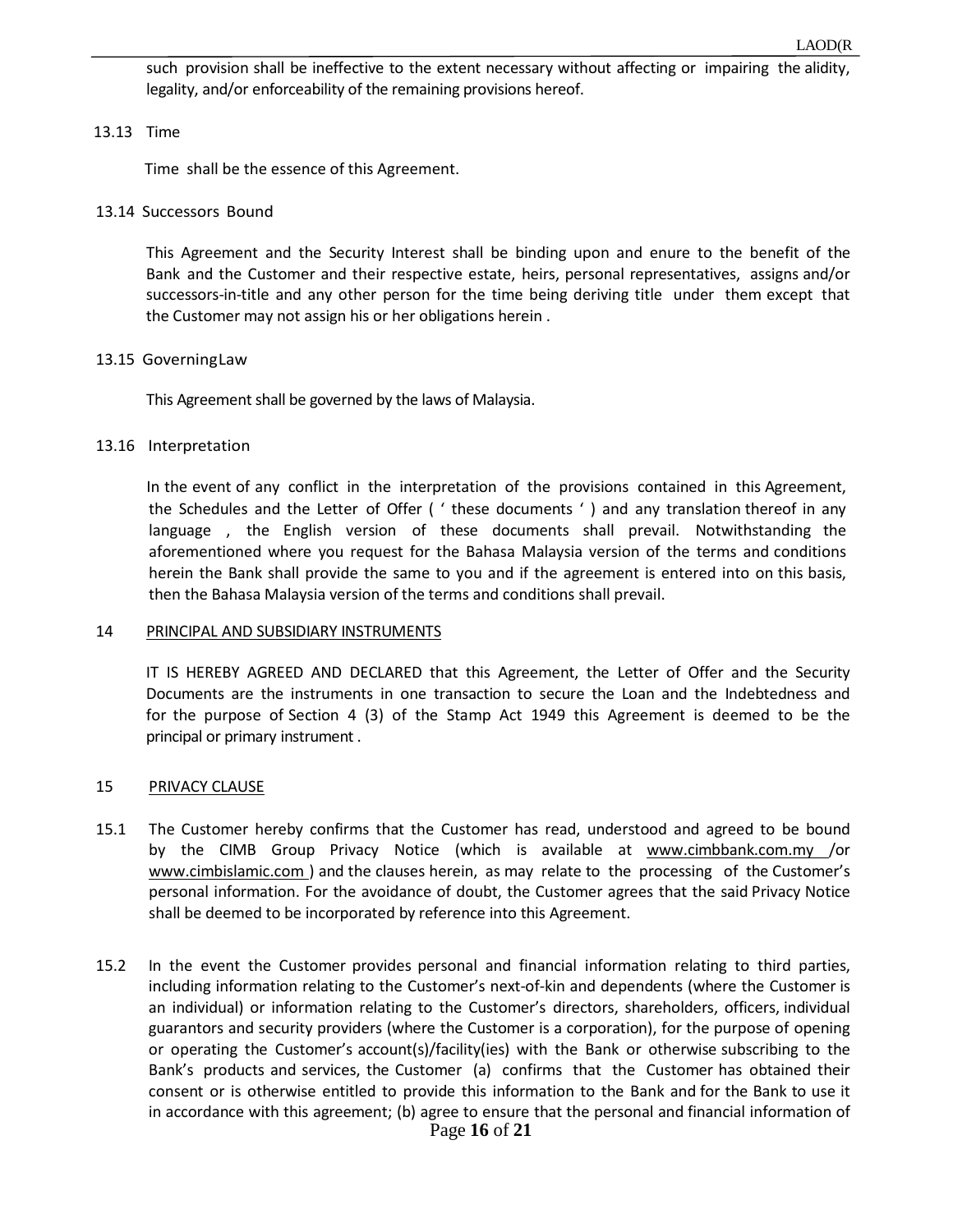) the said third parties is accurate; (c) agree to update the Bank in writing in the event of any material change to the said personal and financial information; and (d) agree to the Bank's right to terminate this agreement should such consent be withdrawn by any of the said third parties.

- 15.3 Where the Customer instructs the Bank to effect any sort of cross-border transaction (including to make or receive payments), the details relevant to the cross-border transaction (including information relating to those involved in the said transaction) may be received from or sent abroad, where it could be accessible (whether directly or indirectly) by overseas regulators and authorities in connection with their legitimate duties (e.g. the prevention of crime). In instructing the Bank and/or the Bank's agents to enter into any cross-border transaction on behalf of the Customer, the Customer agrees to the above said disclosures on behalf of the Customer and others involved in the said cross- border transaction.
- 15.4 The Bank may at any time and from time to time now and/or in the future carry out the necessary reference checks including but not limited to credit reporting/reference checks with credit reporting/reference agencies including but not limited to CCRIS, FIS and/or any other agencies and/or from any financial institution to enable us to ascertain the Customer's status as may be required to help make decisions, for example when the Bank needs to (a)check details on applications for credit and credit- related or other facilities; (b) manage credit and credit-related accounts or facilities, including conducting reviews of the Customer's portfolio(s); and/or recover debts. The Customer will be linked by credit reporting/reference agencies to any other names the Customer uses or has used, and any joint and several applicants. The Bank may also share information about the Customer and how the Customer manages the Customer's account(s)/facility(ies) with relevant credit reporting/reference agencies.
- 15.5 Even after the Customer has provided the Bank with any information, the Customer will have the option to withdraw the consent given earlier. In such instances, the Bank will have the right to not provide or discontinue the provision of any product, service, account(s) and/or facility(ies) that is/are linked with such information.
- 15.6 The Bank reserves the right to amend this clause from time to time at the Bank's sole discretion and shall provide prior notification to the Customer in writing and place any such amendments on the Bank's websites and/or by placing notices at the banking halls or at prominent locations within the Bank's branches.
- 15.7 For the purposes of this Clause, the CIMB Group consists of CIMB Group Holdings Berhad and all its related companies as defined in Section 7 of the Companies Act 2016 and jointly controlled companies that provide financial and other regulated services, excluding companies, branches, offices and other forms of presence operating outside Malaysia, and the use of the words "the Bank" and "the Bank's" are to be read as references to the CIMB Group.
- 15.8 The Customer further agrees that the Bank shall not in any event be liable from any claim, loss, damage (financial or otherwise), injuries, embarrassments or liability howsoever arising whether in contract, tort, negligence, strict liability or any basis (including direct or indirect, special, incidental, consequential or punitive damages or loss of profits or savings) arising from any inaccuracy or loss, deletion or modification of data or for any other reasons whatsoever relating to any information forwarded by the Bank to such credit reporting/reference agencies and/or such other party, as the case may be, or in relation to any access or use, or the inability to access or use by such credit reporting/reference agencies and/or such other party or reliance on the information contained therein, whether caused by any technical, hardware or software failure of any kind, the interruption, error, omission, delay, viruses or otherwise howsoever.
- 15.9 This clause shall be without prejudice to any other clause in this Agreement which provides for the disclosure of information.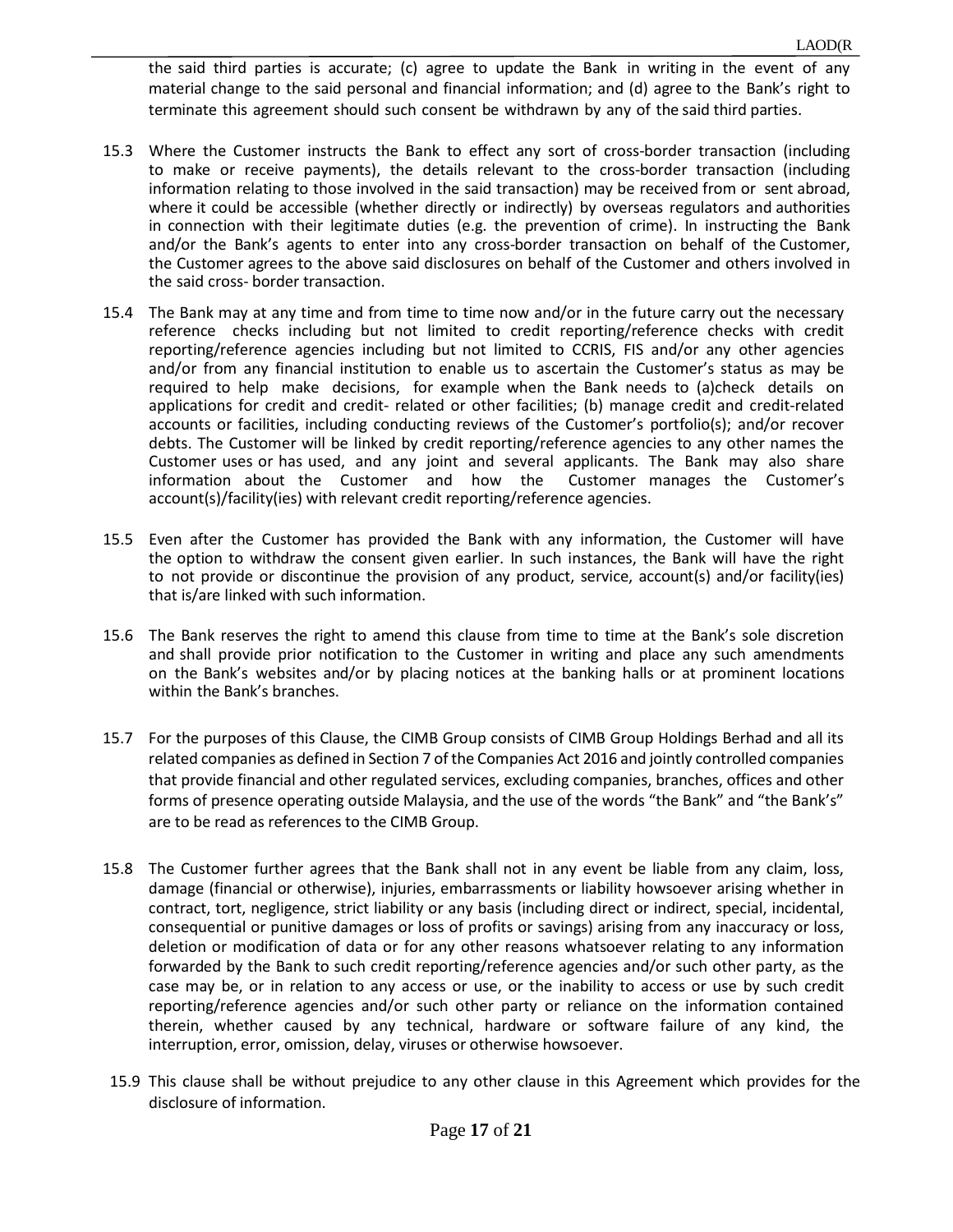# IN WITNESS WHEREOF the parties hereto have set their hands and seal hereunto.

| Signed for and on       |  |
|-------------------------|--|
| behalf of               |  |
| <b>CIMB BANK BERHAD</b> |  |
| $(13491-P)$             |  |
| by its Attorney in the  |  |
| presence of:-           |  |

 $($ (I.C. No. )

Signed by the Customer ) <br>in the presence of ) in the presence of

 $($ (I.C. No. )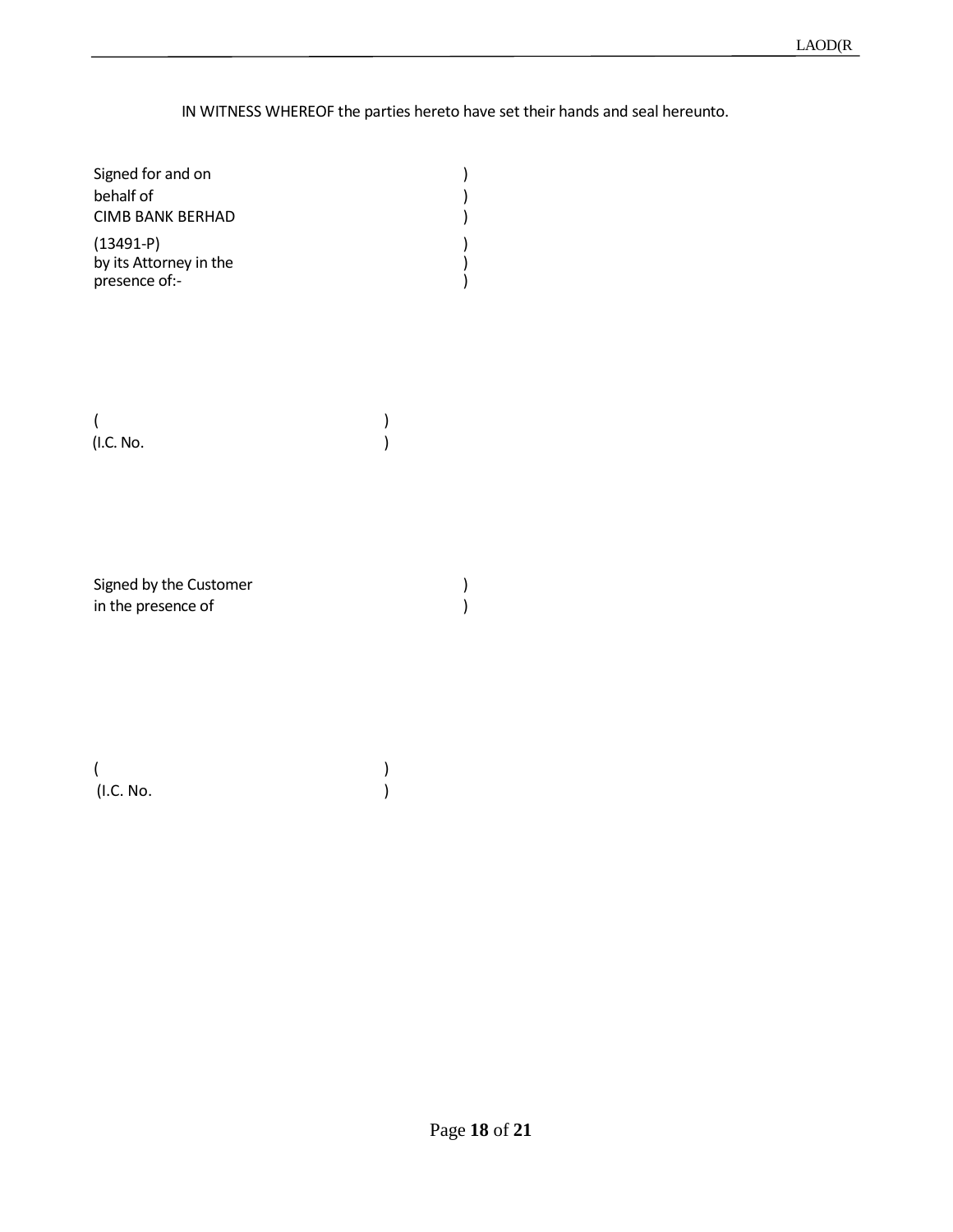| SCHEDULE 1<br>(which is to be taken, read and construed as an essential part of this Agreement) |                                                                        |             |  |  |  |  |  |
|-------------------------------------------------------------------------------------------------|------------------------------------------------------------------------|-------------|--|--|--|--|--|
| Section                                                                                         | Item                                                                   | Description |  |  |  |  |  |
| 1.                                                                                              | Name(s) and address(es) of<br>the Customer.                            |             |  |  |  |  |  |
| 2.                                                                                              | Name(s) and Description(s) of<br>the persons providing the<br>Security |             |  |  |  |  |  |
| 3                                                                                               | Description of the Security to<br>be provided                          |             |  |  |  |  |  |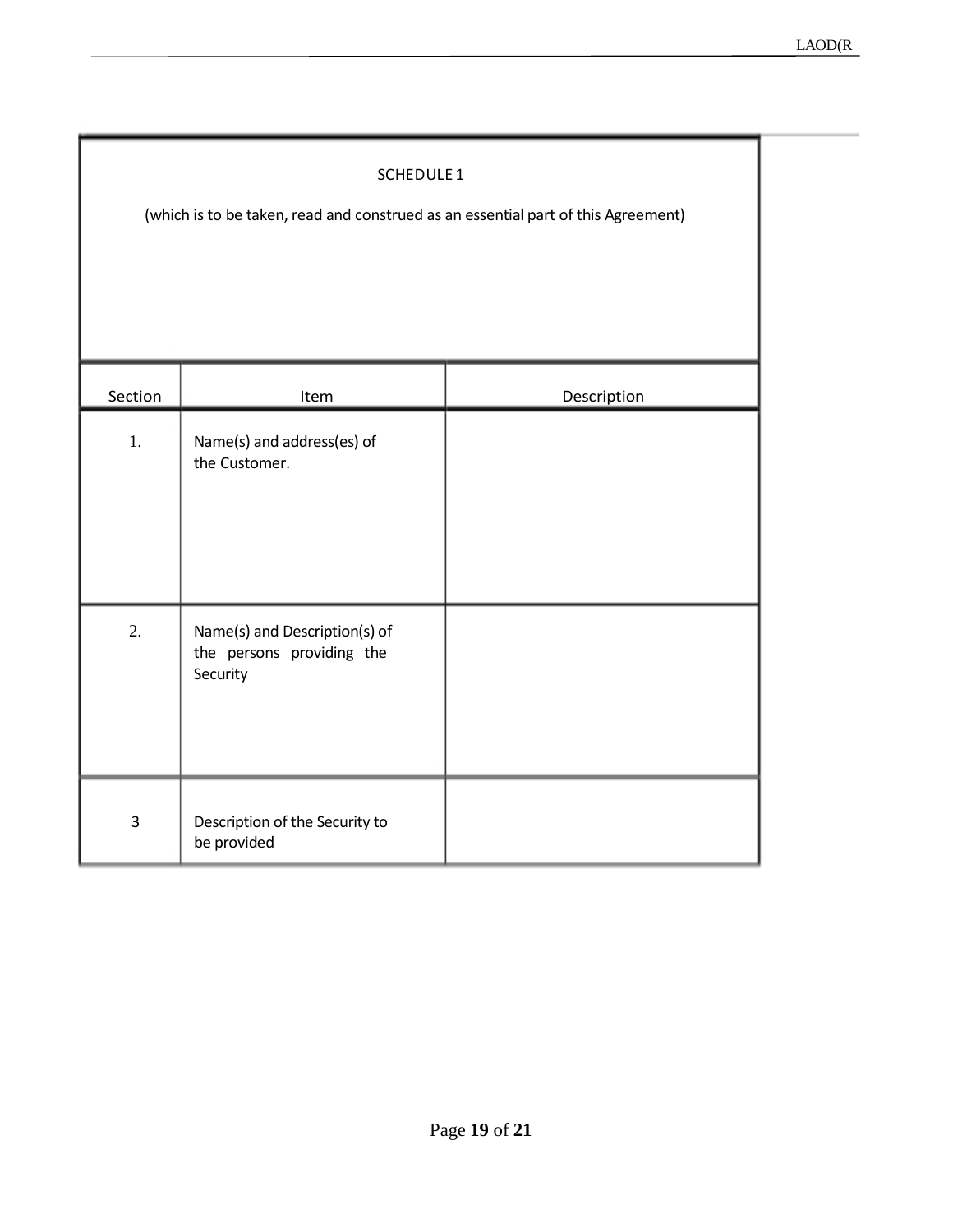# SCHEDULE 2

(to enclose a copy of the stamped Letter of Offer duly accepted in this Schedule)

# SPECIAL CONDITIONS FORMING PART OF THIS AGREEMENT

(To state any special conditions, e.g. if the legal fees, etc are to be paid by the Bank, any special prepayment conditions, any other benefits such as credit card facility, and/or any other conditions in the Letter of Offer which are not stated in this Agreement. To state "Not Applicable" if inapplicable)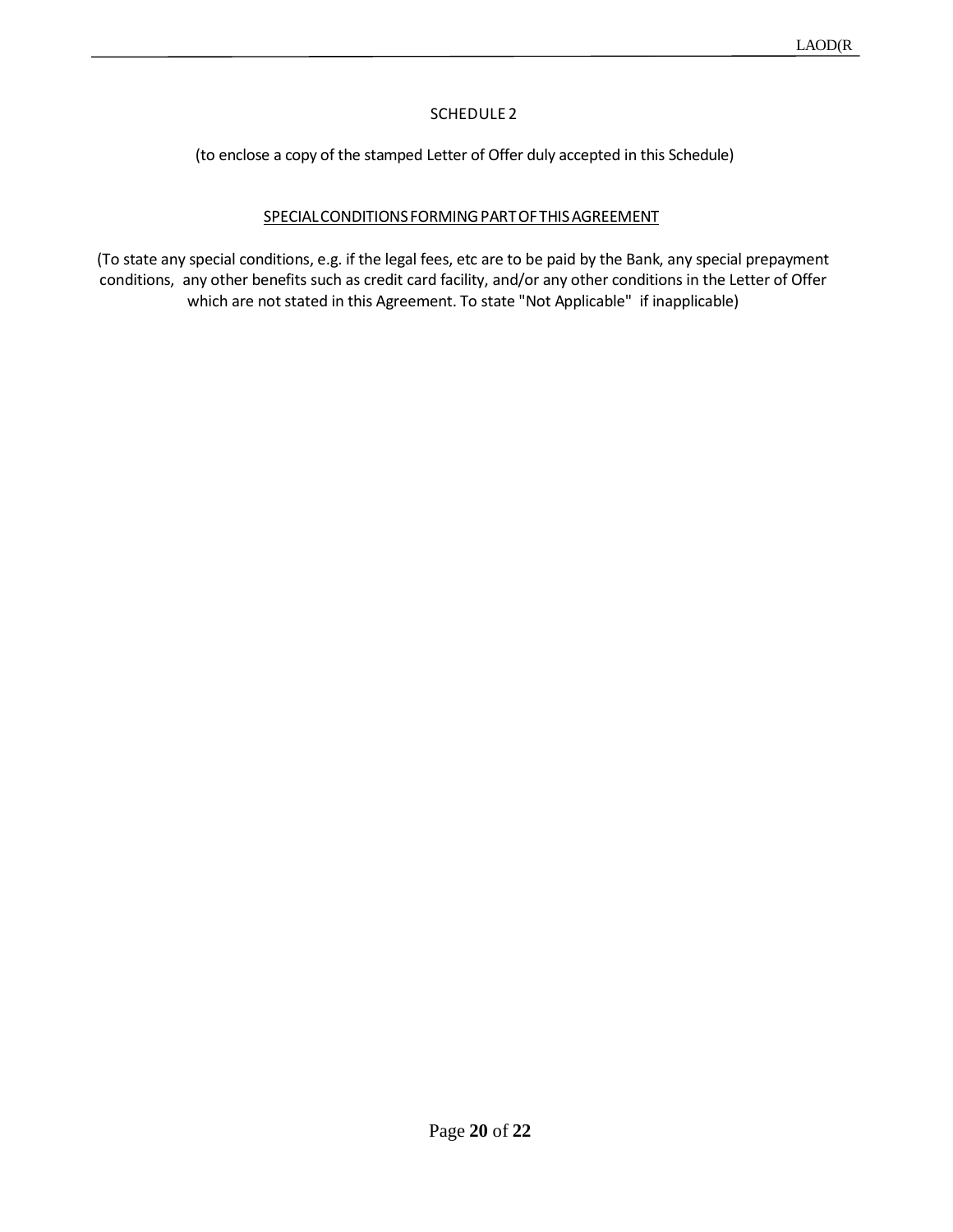### SCHEDULE 3

### CONDITIONS PRECEDENT

- a) This Agreement and the Security Interest shall have been duly executed, stamped, and registered with such registries as the Bank may deem necessary or expedient, and copies thereof duly delivered to the Bank. Provided that the Bank may at its absolute discretion disburse the Loan or any part thereof prior to or upon presentation of the Security Interest at the relevant registries for registration;
- b) A search having been made at the relevant land registry/land office confirming that any land to be provided as security for the Loan is free from all encumbrances and no acquisition notices have been lodged and/or registered or issued against the said land and the lodgement of a private caveat on the master title of the said land;
- c) The Bank is satisfied that the execution, delivery and performance of this Agreement and the Security Interest have been duly authorised and approved by all necessary parties and that the same do not contravene any law, rules or regulations or any contractual or other restrictions binding upon the Customer or the Security Party (if any);
- d) The receipt by the Bank of any undertakings, consents, approvals, and/or confirmations required by the Bank to the Bank's satisfaction;
- e) If applicable, the Bank shall have received the letter of disclaimer/undertaking from the bridging financier/existing chargee to exclude any land to be provided as security for the Loan from foreclosure proceedings, such letter of disclaimer/undertaking to be in form and content acceptable to the Bank;
- f) Where the Loan is to be disbursed by progressive releases, the receipt by the Bank of the relevant architect certificates;
- g) The Customer shall have delivered or caused to deliver to the Bank the current receipts of quit rent, assessments, rates, dues and other outgoingsthereto asthe Bank may require;
- h) Where required by the Bank, a valuation of any land or property to be provided to the Bank for the Loan and/or verification of the address of the said land or property by a valuer acceptable to the Bank at the cost and expense of the Customer;
- i) Receipt by the Bank of a duly executed and stamped copy/original of the Sale and Purchase Agreement and/or original Proclamation of Sale together with duly executed and stamped Memorandum of Contract, as the Bank may require, and/or all other documents pertaining to any land to be provided as security for the Loan as the Bank may require;
- j) Where the Customer or any of the Security Parties is/are a corporation, receipt by the Bank of certified true copies of the Constitution (Memorandum and Articles of Association for purposes of the LAOD(R) Page 24 of 24 Companies Act, 1965), the latest Return of Allotment of Shares Form (Forms 24 for purposes of the Companies Act, 1965), Notice of Situation of Registered Office and of Office Hours and Particulars of Changes (Form 44 for purposes of the Companies Act, 1965) or Notification for Change in the Registered Address, Return Giving Particulars Notification of Change in the Register of Directors, Managers and Secretaries and Changes of Particulars (Form 49 for purposes of the Companies Act, 1965) or Notification of Change in the Register of Directors, Managers and Secretaries, and the board of directors' resolution authorising the borrowing of the Loan, the execution of this Agreement and/or the Security Interest, of